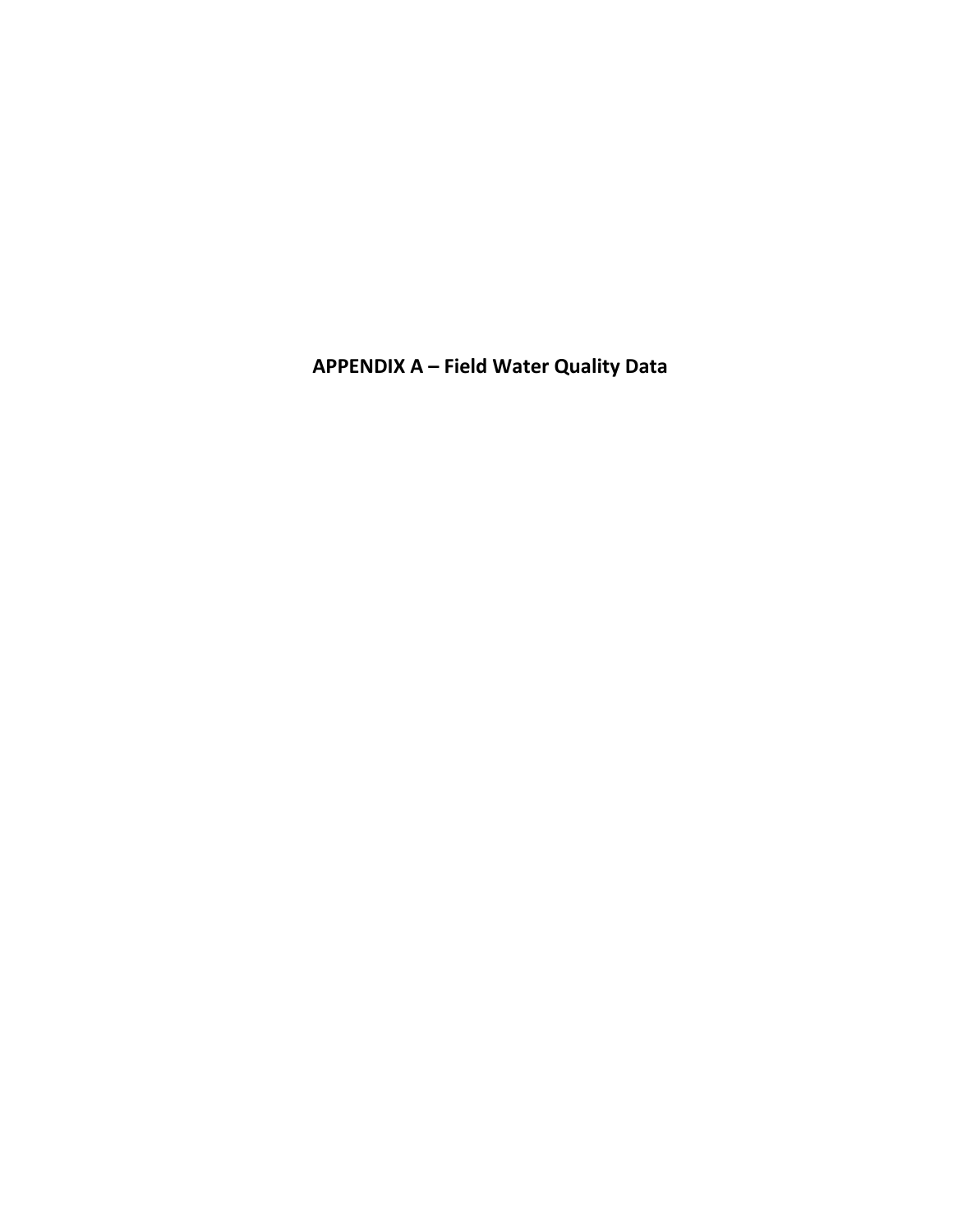| Page | Row | Date and Time                     | <b>SAMPLE LOCATION</b>          | CI2 $(f)$ CI2 $(t)$ |      | Fe(t) | Fe $(d)$ | Mn(t) | Mn(d) | pH   | Temp |
|------|-----|-----------------------------------|---------------------------------|---------------------|------|-------|----------|-------|-------|------|------|
| 001  |     |                                   | 7/17/2017 14:30 04 MAHER WELL 3 |                     |      | 0.080 | 0.030    | 0.141 | 0.126 |      |      |
| 001  |     |                                   | 7/17/2017 14:30 04 MAHER WELL 3 |                     |      |       |          |       |       |      |      |
| 002  |     | 7/17/2017 14:30 05 POX A, B, C, D |                                 |                     |      | 0.050 | 0.030    | 0.025 | 0.050 |      |      |
| 002  |     | 7/17/2017 14:30 05 POX A, B, C, D |                                 |                     |      |       |          |       |       |      |      |
| 002  |     | 7/17/2017 14:30 21 FILTER A       |                                 |                     |      | 0.040 | 0.030    | 0.013 | 0.036 |      |      |
| 002  |     | 7/17/2017 14:30 21 FILTER A       |                                 |                     |      |       |          |       |       |      |      |
| 002  |     | 7/17/2017 14:30 22 FILTER B       |                                 |                     |      | 0.040 | 0.040    | 0.015 | 0.068 |      |      |
| 002  |     | 7/17/2017 14:30 22 FILTER B       |                                 |                     |      |       |          |       |       |      |      |
| 002  |     | 7/17/2017 14:30 23 FILTER C       |                                 |                     |      | 0.040 | 0.030    | 0.024 | 0.064 |      |      |
| 002  |     | 7/17/2017 14:30 23 FILTER C       |                                 |                     |      |       |          |       |       |      |      |
| 002  |     | 7/17/2017 14:30 24 FILTER D       |                                 |                     |      | 0.040 | 0.020    | 0.014 | 0.034 |      |      |
| 002  |     | 7/17/2017 14:30 24 FILTER D       |                                 |                     |      |       |          |       |       |      |      |
| 003  |     |                                   | 7/18/2017 11:45 04 MAHER WELL 3 |                     |      | 0.060 | 0.050    | 0.107 | 0.109 | 5.44 |      |
| 003  |     |                                   | 7/18/2017 11:45 04 MAHER WELL 3 |                     |      |       |          |       |       |      |      |
| 003  |     | 7/18/2017 11:45 05 POX A, B, C, D |                                 |                     |      | 0.050 | 0.020    | 0.085 | 0.067 | 6.63 |      |
| 003  |     | 7/18/2017 11:45 05 POX A, B, C, D |                                 |                     |      |       |          |       |       |      |      |
| 003  |     | 7/18/2017 11:45 21 FILTER A       |                                 | 1.28                | 1.44 | 0.030 | 0.020    | 0.000 | 0.014 |      |      |
| 003  |     | 7/18/2017 11:45 21 FILTER A       |                                 |                     |      |       |          |       |       |      |      |
| 003  |     | 7/18/2017 11:45 22 FILTER B       |                                 | 1.57                | 1.47 | 0.030 | 0.040    | 0.002 | 0.015 |      |      |
| 003  |     | 7/18/2017 11:45 22 FILTER B       |                                 |                     |      |       |          |       |       |      |      |
| 003  |     | 7/18/2017 11:45 23 FILTER C       |                                 | 0.88                | 1.33 | 0.030 | 0.030    | 0.000 | 0.019 |      |      |
| 003  |     | 7/18/2017 11:45 23 FILTER C       |                                 |                     |      |       |          |       |       |      |      |
| 003  |     | 7/18/2017 11:45 24 FILTER D       |                                 | 1.21                | 1.43 | 0.050 | 0.020    | 0.000 | 0.017 |      |      |
| 003  |     | 7/18/2017 11:45 24 FILTER D       |                                 |                     |      |       |          |       |       |      |      |
| 004  |     |                                   | 7/18/2017 13:15 04 MAHER WELL 3 |                     |      |       |          |       |       | 5.55 |      |
| 005  | 21  | 7/19/2017 10:00 05 POX A, B, C, D |                                 | 6.25                |      |       |          |       |       |      |      |
| 005  | 22  | 7/19/2017 10:00 21 FILTER A       |                                 | 4.78                |      |       |          |       |       |      |      |
| 005  | 23  | 7/19/2017 10:00 22 FILTER B       |                                 | 5                   |      |       |          |       |       |      |      |
| 005  | 24  | 7/19/2017 10:00 23 FILTER C       |                                 | 51                  |      |       |          |       |       |      |      |
| 005  | 25  | 7/19/2017 10:00 24 FILTER D       |                                 | 3.78                |      |       |          |       |       |      |      |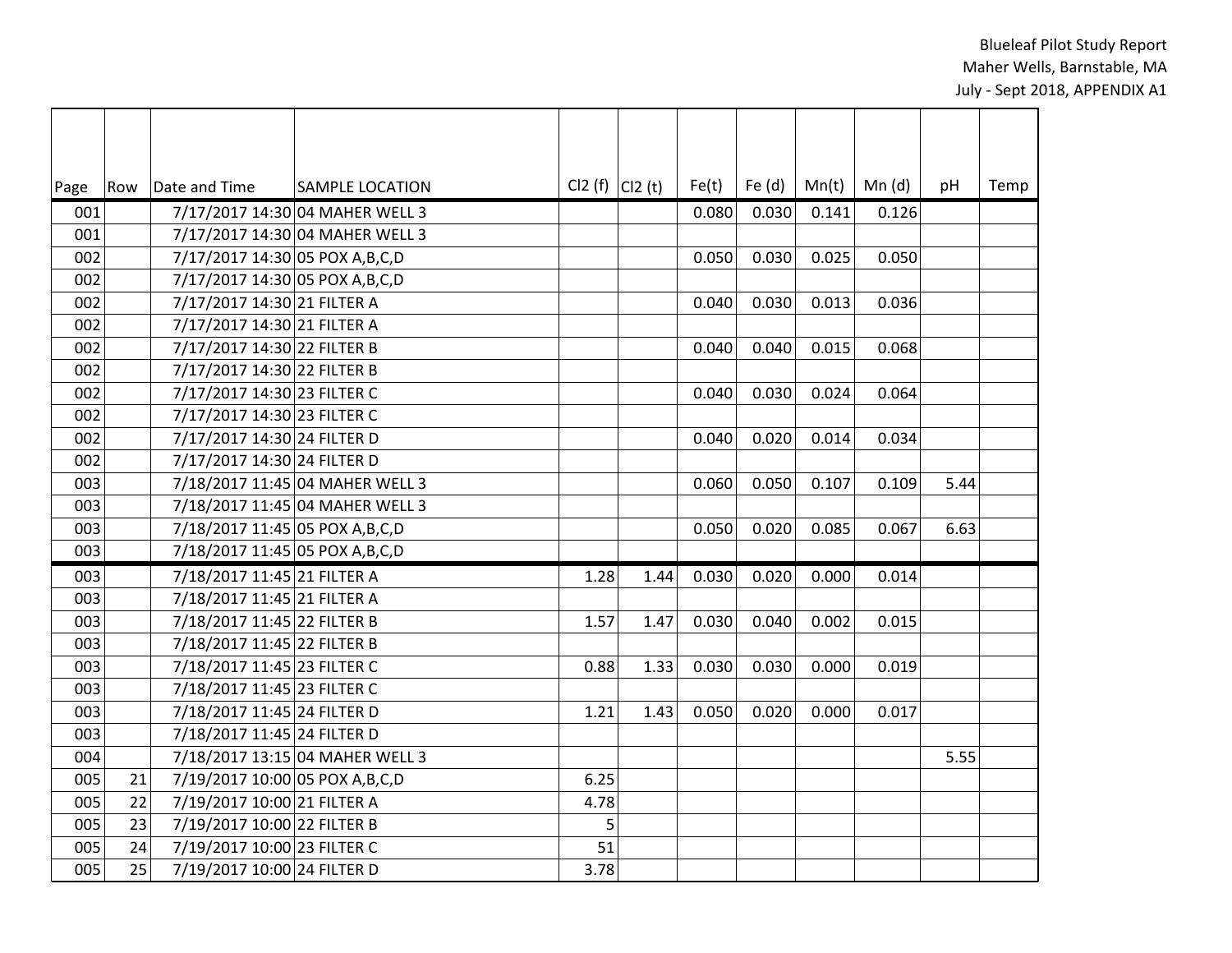| Page |    | Row   Date and Time               | <b>SAMPLE LOCATION</b>          | $Cl2(f)$ $Cl2(t)$ |      | Fe(t) | Fe $(d)$ | Mn(t) | Mn(d) | pH     | Temp |
|------|----|-----------------------------------|---------------------------------|-------------------|------|-------|----------|-------|-------|--------|------|
| 006  | 04 | 7/19/2017 11:00 05 POX A, B, C, D |                                 | 3.15              |      |       |          |       |       |        |      |
| 006  | 05 | 7/19/2017 11:00 21 FILTER A       |                                 | 2.52              |      |       |          |       |       |        |      |
| 006  | 06 | 7/19/2017 11:00 22 FILTER B       |                                 | 2.37              |      |       |          |       |       |        |      |
| 006  | 07 | 7/19/2017 11:00 23 FILTER C       |                                 | 2.21              |      |       |          |       |       |        |      |
| 006  | 08 | 7/19/2017 11:00 24 FILTER D       |                                 | 2.19              |      |       |          |       |       |        |      |
| 007  | 04 | 7/19/2017 12:55 01 RAW BLEND      |                                 |                   |      | 0.740 |          | 0.157 |       | 6.07   |      |
| 007  | 04 | 7/19/2017 12:55 01 RAW BLEND      |                                 |                   |      |       |          |       |       | 5.96   |      |
| 007  | 01 |                                   | 7/19/2017 12:55 02 MAHER WELL 1 |                   |      | 0.690 |          | 0.112 |       | 5.99   |      |
| 007  | 01 |                                   | 7/19/2017 12:55 02 MAHER WELL 1 |                   |      |       |          |       |       | 5.90   |      |
| 007  | 02 |                                   | 7/19/2017 12:55 03 MAHER WELL 2 |                   |      | 1.160 |          | 0.224 |       | 6.06   |      |
| 007  | 02 |                                   | 7/19/2017 12:55 03 MAHER WELL 2 |                   |      |       |          |       |       | 5.99   |      |
| 007  | 03 |                                   | 7/19/2017 12:55 04 MAHER WELL 3 |                   |      | 0.100 |          | 0.088 |       | 5.26   |      |
| 007  | 03 |                                   | 7/19/2017 12:55 04 MAHER WELL 3 |                   |      |       |          |       |       | $5.65$ |      |
| 007  | 06 | 7/19/2017 13:15 05 POX A, B, C, D |                                 | 1.44              | 0.73 | 0.350 | 0.290    | 0.107 | 0.102 | 7.05   |      |
| 007  | 06 | 7/19/2017 13:15 05 POX A, B, C, D |                                 |                   |      |       |          |       |       | 7.19   |      |
| 007  | 07 | 7/19/2017 13:15 21 FILTER A       |                                 | 1.36              | 1.03 | 0.110 |          | 0.015 |       | 6.90   |      |
| 007  | 07 | 7/19/2017 13:15 21 FILTER A       |                                 |                   |      |       |          |       |       | 7.07   |      |
| 007  | 08 | 7/19/2017 13:15 22 FILTER B       |                                 | 1.23              | 0.98 | 0.060 |          | 0.028 |       | 6.96   |      |
| 007  | 08 | 7/19/2017 13:15 22 FILTER B       |                                 |                   |      |       |          |       |       | 7.11   |      |
| 007  | 09 | 7/19/2017 13:15 23 FILTER C       |                                 | 1.1               | 1.23 | 0.120 |          | 0.032 |       | 7.04   |      |
| 007  | 09 | 7/19/2017 13:15 23 FILTER C       |                                 |                   |      |       |          |       |       | 7.17   |      |
| 007  | 10 | 7/19/2017 13:15 24 FILTER D       |                                 | 1.28              | 1.11 | 0.050 |          | 0.025 |       | 7.03   |      |
| 007  | 10 | 7/19/2017 13:15 24 FILTER D       |                                 |                   |      |       |          |       |       | 7.17   |      |
| 007  | 12 | 7/19/2017 14:00 01 RAW BLEND      |                                 |                   |      | 0.270 | 0.270    | 0.150 | 0.185 |        |      |
| 007  | 13 | 7/19/2017 14:00 05 POX A, B, C, D |                                 | 1.54              | 0.2  | 0.280 | 0.230    | 0.117 | 0.091 | 7.29   |      |
| 007  | 13 | 7/19/2017 14:00 05 POX A, B, C, D |                                 |                   |      |       |          |       |       | 7.38   |      |
| 007  | 14 | 7/19/2017 14:00 21 FILTER A       |                                 | 1.01              | 1.15 | 0.080 |          | 0.042 |       | 7.30   |      |
| 007  | 14 | 7/19/2017 14:00 21 FILTER A       |                                 |                   |      |       |          |       |       | 7.31   |      |
| 007  | 15 | 7/19/2017 14:00 22 FILTER B       |                                 | 0.72              | 1.09 | 0.060 |          | 0.046 |       | 7.29   |      |
| 007  | 15 | 7/19/2017 14:00 22 FILTER B       |                                 |                   |      |       |          |       |       | 7.28   |      |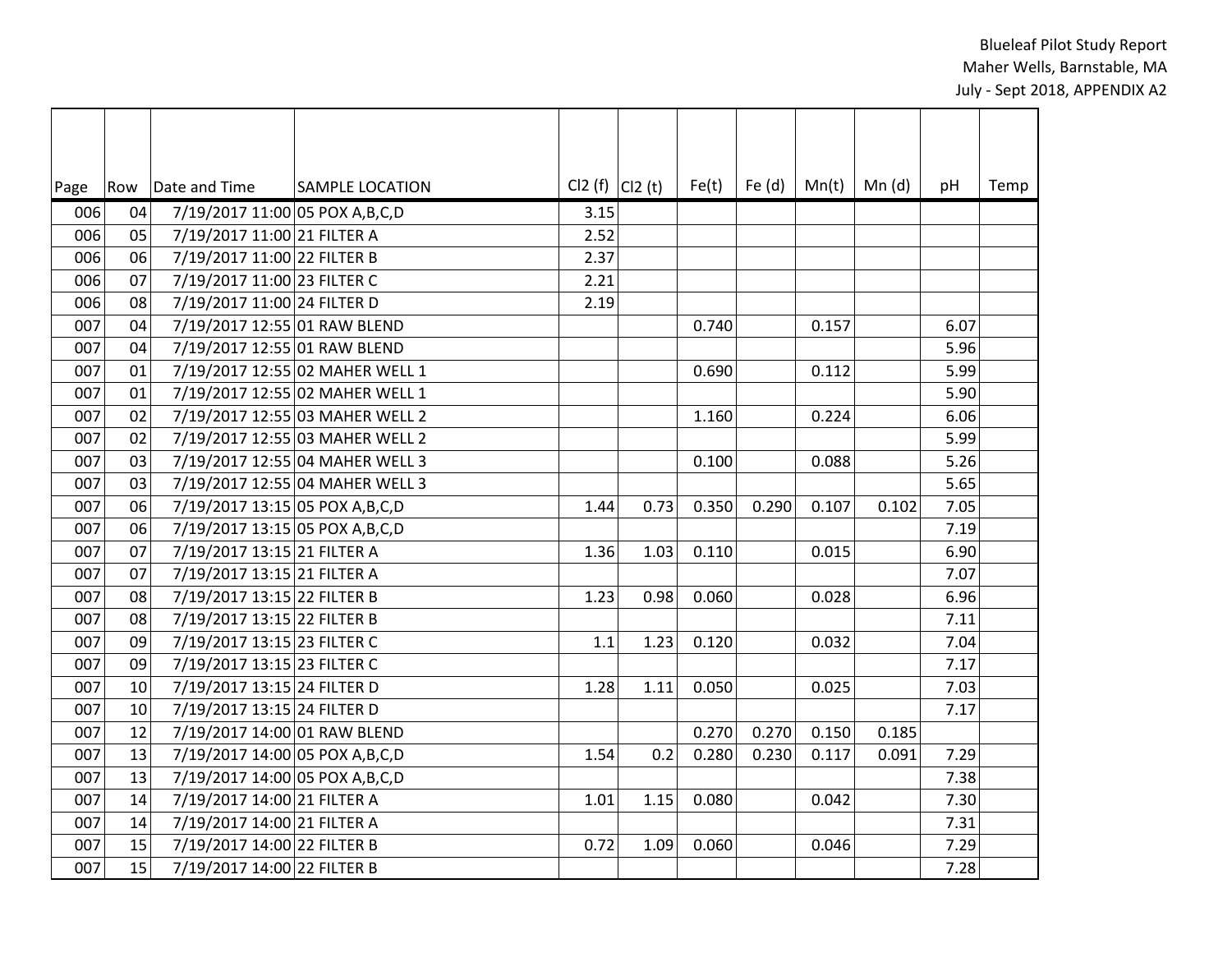| Page | Row | Date and Time                     | <b>SAMPLE LOCATION</b>         | $Cl2(f)$ $Cl2(t)$ |      | Fe(t) | Fe $(d)$ | Mn(t) | Mn(d) | pH   | Temp |
|------|-----|-----------------------------------|--------------------------------|-------------------|------|-------|----------|-------|-------|------|------|
| 007  | 16  | 7/19/2017 14:00 23 FILTER C       |                                | 0.9               | 1.11 | 0.080 |          | 0.079 |       | 7.28 |      |
| 007  | 16  | 7/19/2017 14:00 23 FILTER C       |                                |                   |      |       |          |       |       | 7.29 |      |
| 007  | 17  | 7/19/2017 14:00 24 FILTER D       |                                | 0.85              | 0.88 | 0.050 |          | 0.103 |       | 7.27 |      |
| 007  | 17  | 7/19/2017 14:00 24 FILTER D       |                                |                   |      |       |          |       |       | 7.25 |      |
| 009  | 02  | 7/19/2017 19:00 21 FILTER A       |                                |                   |      | 0.040 |          | 0.029 |       |      |      |
| 009  | 03  | 7/19/2017 19:00 22 FILTER B       |                                |                   |      | 0.010 |          | 0.011 |       |      |      |
| 009  | 04  | 7/19/2017 23:00 21 FILTER A       |                                |                   |      | 0.030 |          | 0.027 |       |      |      |
| 009  | 05  | 7/19/2017 23:00 22 FILTER B       |                                |                   |      | 0.020 |          | 0.000 |       |      |      |
| 009  | 06  | 7/20/2017 3:00 21 FILTER A        |                                |                   |      | 0.030 |          | 0.002 |       |      |      |
| 009  | 07  | 7/20/2017 3:00 22 FILTER B        |                                |                   |      | 0.010 |          | 0.000 |       |      |      |
| 008  | 06  |                                   | 7/20/2017 8:30 02 MAHER WELL 1 |                   |      | 0.410 | 0.430    | 0.121 | 0.119 | 5.97 |      |
| 008  | 06  |                                   | 7/20/2017 8:30 02 MAHER WELL 1 |                   |      |       |          |       |       | 5.85 |      |
| 008  | 07  |                                   | 7/20/2017 8:30 04 MAHER WELL 3 |                   |      | 0.040 | 0.040    | 0.134 | 0.135 |      |      |
| 008  | 07  |                                   | 7/20/2017 8:30 04 MAHER WELL 3 |                   |      |       |          |       |       |      |      |
| 008  | 11  | 7/20/2017 8:50 05 POX A, B, C, D  |                                |                   |      |       |          |       |       |      |      |
| 008  | 12  | 7/20/2017 8:50 21 FILTER A        |                                | 0.55              | 0.85 | 0.030 |          | 0.007 |       | 6.08 |      |
| 008  | 12  | 7/20/2017 8:50 21 FILTER A        |                                |                   |      |       |          |       |       | 6.04 |      |
| 008  | 13  | 7/20/2017 8:50 22 FILTER B        |                                | 0.48              | 0.67 | 0.030 |          | 0.001 |       | 6.08 |      |
| 008  | 13  | 7/20/2017 8:50 22 FILTER B        |                                |                   |      |       |          |       |       | 6.07 |      |
| 008  | 14  | 7/20/2017 8:50 23 FILTER C        |                                | 0.63              | 0.8  | 0.040 |          | 0.015 |       | 6.07 |      |
| 008  | 14  | 7/20/2017 8:50 23 FILTER C        |                                |                   |      |       |          |       |       | 6.08 |      |
| 008  | 15  | 7/20/2017 8:50 24 FILTER D        |                                | 0.58              | 0.68 | 0.060 |          | 0.018 |       | 6.13 |      |
| 008  | 15  | 7/20/2017 8:50 24 FILTER D        |                                |                   |      |       |          |       |       | 6.15 |      |
| 008  | 10  | 7/20/2017 8:50 05 POX A, B, C, D  |                                | 1.25              | 0.94 | 0.200 | 0.040    | 0.090 | 0.064 |      |      |
| 009  | 11  | 7/20/2017 14:20 05 POX A, B, C, D |                                |                   |      |       |          |       |       | 6.14 |      |
| 009  | 13  | 7/20/2017 14:20 21 FILTER A       |                                | 0.83              | 0.76 | 0.030 |          | 0.002 |       | 6.20 |      |
| 009  | 13  | 7/20/2017 14:20 21 FILTER A       |                                |                   |      |       |          |       |       | 6.16 |      |
| 009  | 14  | 7/20/2017 14:20 22 FILTER B       |                                | 0.49              | 0.58 | 0.030 |          | 0.009 |       | 6.32 |      |
| 009  | 14  | 7/20/2017 14:20 22 FILTER B       |                                |                   |      |       |          |       |       | 6.25 |      |
| 009  | 15  | 7/20/2017 14:20 23 FILTER C       |                                | 0.65              | 66   | 0.030 |          | 0.005 |       | 6.29 |      |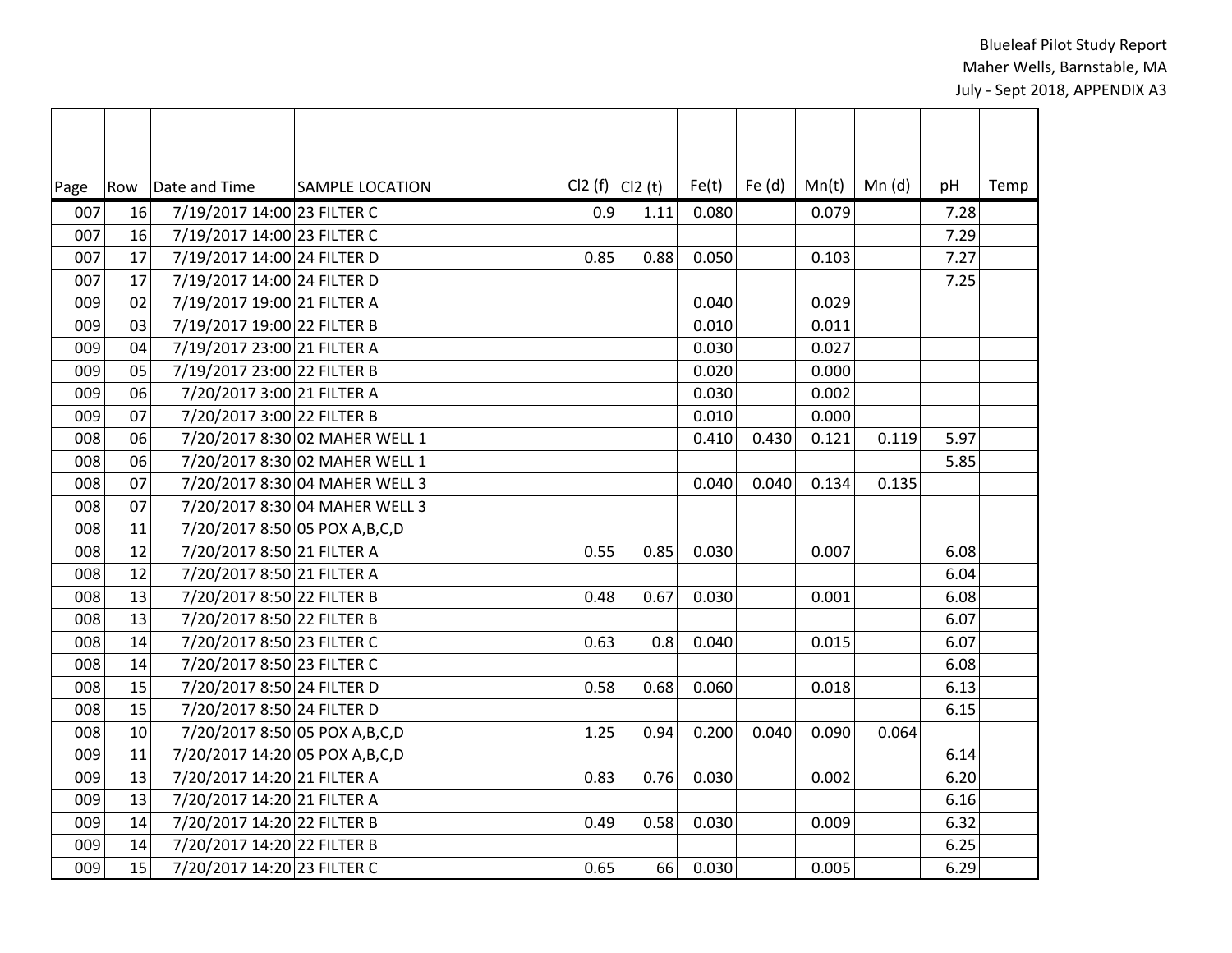| Page | Row | Date and Time                     | <b>SAMPLE LOCATION</b>         | $Cl2(f)$ $Cl2(t)$ |      | Fe(t) | Fe $(d)$ | Mn(t) | Mn(d) | pH   | Temp |
|------|-----|-----------------------------------|--------------------------------|-------------------|------|-------|----------|-------|-------|------|------|
| 009  | 15  | 7/20/2017 14:20 23 FILTER C       |                                |                   |      |       |          |       |       | 6.19 |      |
| 009  | 16  | 7/20/2017 14:20 24 FILTER D       |                                | 0.42              | 0.53 | 0.030 |          | 0.001 |       |      |      |
| 009  | 16  | 7/20/2017 14:20 24 FILTER D       |                                |                   |      |       |          |       |       |      |      |
| 009  | 10  | 7/20/2017 14:20 01 RAW BLEND      |                                |                   |      | 0.250 |          | 0.108 |       |      |      |
| 009  | 11  | 7/20/2017 14:20 05 POX A, B, C, D |                                | 0.96              | 0.92 | 0.180 | 0.040    | 0.100 | 0.080 | 6.24 |      |
| 009  | 22  | 7/20/2017 19:00 21 FILTER A       |                                |                   |      | 0.020 |          | 0.010 |       |      |      |
| 009  | 23  | 7/20/2017 19:00 22 FILTER B       |                                |                   |      | 0.020 |          | 0.005 |       |      |      |
| 009  | 24  | 7/20/2017 23:00 21 FILTER A       |                                |                   |      | 0.010 |          | 0.005 |       |      |      |
| 009  | 25  | 7/20/2017 23:00 22 FILTER B       |                                |                   |      | 0.010 |          | 0.010 |       |      |      |
| 010  | 01  | 7/21/2017 3:00 21 FILTER A        |                                |                   |      | 0.010 |          | 0.004 |       |      |      |
| 010  | 02  | 7/21/2017 3:00 22 FILTER B        |                                |                   |      | 0.010 |          | 0.007 |       |      |      |
| 010  | 07  | 7/21/2017 8:15 01 RAW BLEND       |                                |                   |      | 0.110 |          | 0.097 |       | 5.75 |      |
| 010  | 07  | 7/21/2017 8:15 01 RAW BLEND       |                                |                   |      |       |          |       |       | 5.63 |      |
| 010  | 08  |                                   | 7/21/2017 8:15 02 MAHER WELL 1 |                   |      | 0.200 |          | 0.075 |       |      |      |
| 010  | 09  |                                   | 7/21/2017 8:15 04 MAHER WELL 3 |                   |      | 0.070 |          | 0.091 |       |      |      |
| 010  | 10  | 7/21/2017 8:15 05 POX A, B, C, D  |                                | 0.49              | 0.74 | 0.080 | 0.030    | 0.073 | 0.064 | 6.70 |      |
| 010  | 10  | 7/21/2017 8:15 05 POX A, B, C, D  |                                |                   |      |       |          |       |       | 6.66 |      |
| 010  | 11  | 7/21/2017 8:15 21 FILTER A        |                                | 0.37              | 0.56 | 0.020 |          | 0.001 |       | 6.61 |      |
| 010  | 11  | 7/21/2017 8:15 21 FILTER A        |                                |                   |      |       |          |       |       | 6.50 |      |
| 010  | 12  | 7/21/2017 8:15 22 FILTER B        |                                | 0.35              | 0.45 | 0.020 |          | 0.008 |       | 6.57 |      |
| 010  | 12  | 7/21/2017 8:15 22 FILTER B        |                                |                   |      |       |          |       |       | 6.50 |      |
| 010  | 13  | 7/21/2017 8:15 23 FILTER C        |                                | 0.32              | 0.49 | 0.020 |          | 0.007 |       | 6.59 |      |
| 010  | 13  | 7/21/2017 8:15 23 FILTER C        |                                |                   |      |       |          |       |       | 6.52 |      |
| 010  | 14  | 7/21/2017 8:15 24 FILTER D        |                                | 0.3               | 0.4  | 0.020 |          | 0.004 |       | 6.60 |      |
| 010  | 14  | 7/21/2017 8:15 24 FILTER D        |                                |                   |      |       |          |       |       | 6.60 |      |
| 010  | 19  | 7/21/2017 10:15 01 RAW BLEND      |                                |                   |      | 0.110 |          | 0.026 |       | 5.71 |      |
| 010  | 19  | 7/21/2017 10:15 01 RAW BLEND      |                                |                   |      |       |          |       |       | 5.62 |      |
| 010  | 20  | 7/21/2017 10:15 05 POX A, B, C, D |                                | 0.73              | 0.53 | 0.160 | 0.110    | 0.058 | 0.056 | 6.79 |      |
| 010  | 20  | 7/21/2017 10:15 05 POX A, B, C, D |                                |                   |      |       |          |       |       | 6.81 |      |
| 010  | 22  | 7/21/2017 10:15 21 FILTER A       |                                | 0.69              | 0.58 | 0.030 |          | 0.000 |       | 6.76 |      |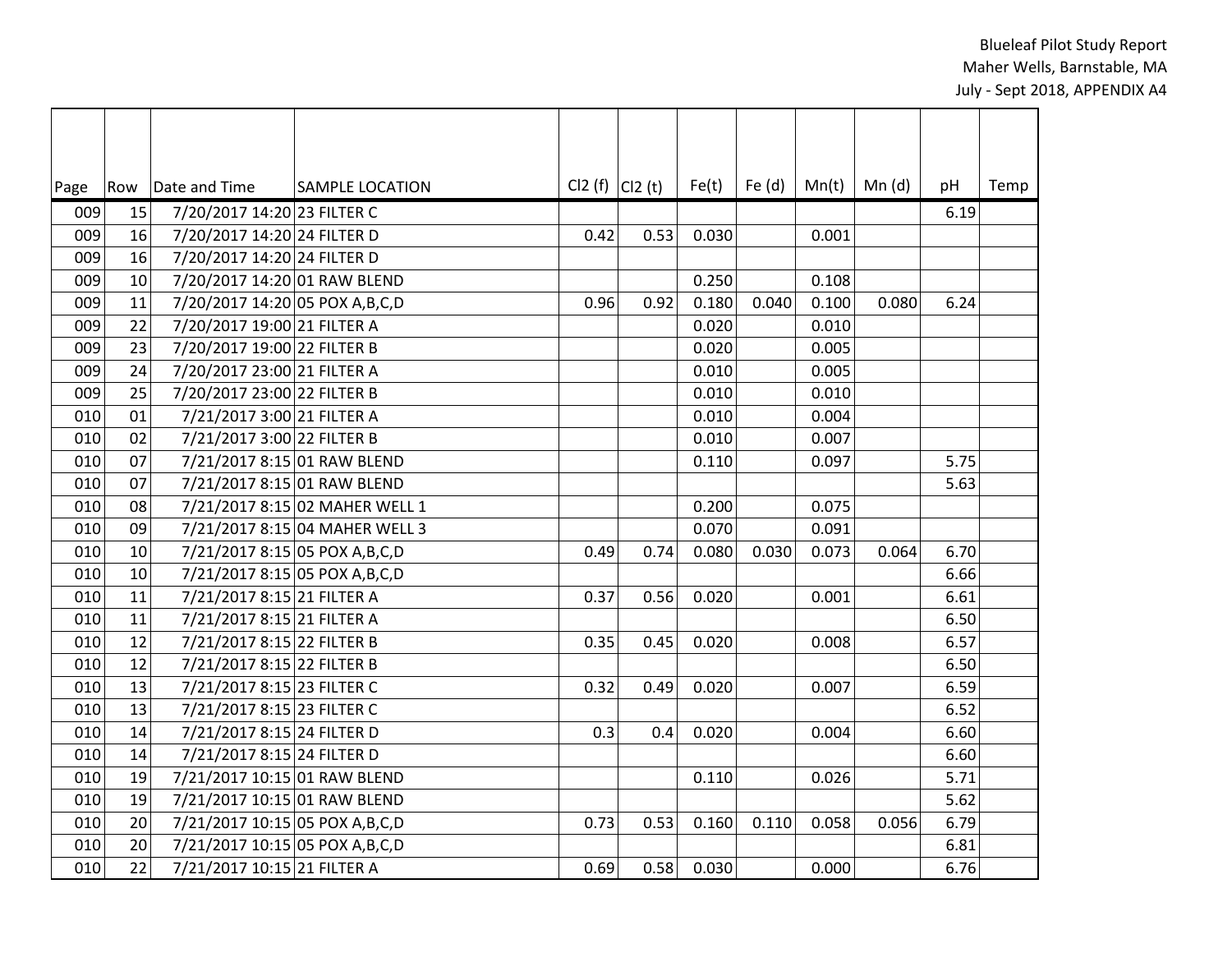| Page | Row | Date and Time                     | <b>SAMPLE LOCATION</b> | $Cl2(f)$ $Cl2(t)$ |      | Fe(t) | Fe $(d)$ | Mn(t) | Mn(d) | pH     | Temp |
|------|-----|-----------------------------------|------------------------|-------------------|------|-------|----------|-------|-------|--------|------|
| 010  | 22  | 7/21/2017 10:15 21 FILTER A       |                        |                   |      |       |          |       |       | 6.70   |      |
| 010  | 23  | 7/21/2017 10:15 22 FILTER B       |                        | 0.47              | 0.5  | 0.020 |          | 0.000 |       | 6.77   |      |
| 010  | 23  | 7/21/2017 10:15 22 FILTER B       |                        |                   |      |       |          |       |       | 6.65   |      |
| 010  | 24  | 7/21/2017 10:15 23 FILTER C       |                        | 0.42              | 0.45 | 0.030 |          | 0.000 |       | 6.74   |      |
| 010  | 24  | 7/21/2017 10:15 23 FILTER C       |                        |                   |      |       |          |       |       | 6.66   |      |
| 010  | 25  | 7/21/2017 10:15 24 FILTER D       |                        | 0.44              | 0.45 | 0.020 |          | 0.000 |       | 7.76   |      |
| 010  | 25  | 7/21/2017 10:15 24 FILTER D       |                        |                   |      |       |          |       |       | 6.70   |      |
| 011  | 02  | 7/21/2017 12:15 21 FILTER A       |                        |                   |      | 0.020 |          | 0.000 |       | 6.80   |      |
| 011  | 02  | 7/21/2017 12:15 21 FILTER A       |                        |                   |      |       |          |       |       | 6.70   |      |
| 011  | 03  | 7/21/2017 12:15 22 FILTER B       |                        |                   |      | 0.020 |          | 0.002 |       | 6.74   |      |
| 011  | 03  | 7/21/2017 12:15 22 FILTER B       |                        |                   |      |       |          |       |       | 6.66   |      |
| 011  | 04  | 7/21/2017 12:15 23 FILTER C       |                        |                   |      | 0.020 |          | 0.001 |       | 6.78   |      |
| 011  | 04  | 7/21/2017 12:15 23 FILTER C       |                        |                   |      |       |          |       |       | 6.66   |      |
| 011  | 05  | 7/21/2017 12:15 24 FILTER D       |                        |                   |      | 0.020 |          | 0.003 |       | 6.68   |      |
| 011  | 05  | 7/21/2017 12:15 24 FILTER D       |                        |                   |      |       |          |       |       | 6.66   |      |
| 011  | 01  | 7/21/2017 12:15 01 RAW BLEND      |                        |                   |      | 0.160 |          | 0.028 |       | $5.65$ |      |
| 011  | 01  | 7/21/2017 12:15 01 RAW BLEND      |                        |                   |      |       |          |       |       | 5.57   |      |
| 012  | 09  | 7/24/2017 10:50 01 RAW BLEND      |                        |                   |      | 0.040 |          | 0.140 |       | 6.05   |      |
| 012  | 09  | 7/24/2017 10:50 01 RAW BLEND      |                        |                   |      |       |          |       |       | 5.75   |      |
| 012  | 10  | 7/24/2017 10:50 05 POX A, B, C, D |                        | 0.79              | 0.92 | 0.030 | 0.020    | 0.111 | 0.078 | 6.68   |      |
| 012  | 10  | 7/24/2017 10:50 05 POX A, B, C, D |                        |                   |      |       |          |       |       | 6.63   |      |
| 012  | 12  | 7/24/2017 10:50 21 FILTER A       |                        | 0.61              | 0.75 | 0.020 |          | 0.033 |       | 6.75   |      |
| 012  | 12  | 7/24/2017 10:50 21 FILTER A       |                        |                   |      |       |          |       |       | 6.69   |      |
| 012  | 13  | 7/24/2017 10:50 22 FILTER B       |                        | 0.5               | 0.54 | 0.010 |          | 0.035 |       | 6.79   |      |
| 012  | 13  | 7/24/2017 10:50 22 FILTER B       |                        |                   |      |       |          |       |       | 6.69   |      |
| 012  | 14  | 7/24/2017 10:50 23 FILTER C       |                        | 0.49              | 0.53 | 0.020 |          | 0.033 |       | 6.79   |      |
| 012  | 14  | 7/24/2017 10:50 23 FILTER C       |                        |                   |      |       |          |       |       | 6.69   |      |
| 012  | 15  | 7/24/2017 10:50 24 FILTER D       |                        | 0.42              | 0.53 | 0.010 |          | 0.039 |       | 6.80   |      |
| 012  | 15  | 7/24/2017 10:50 24 FILTER D       |                        |                   |      |       |          |       |       | 6.70   |      |
| 012  | 18  | 7/24/2017 13:00 05 POX A, B, C, D |                        | 0.61              | 0.74 | 0.020 | 0.030    | 0.063 | 0.064 | 6.76   |      |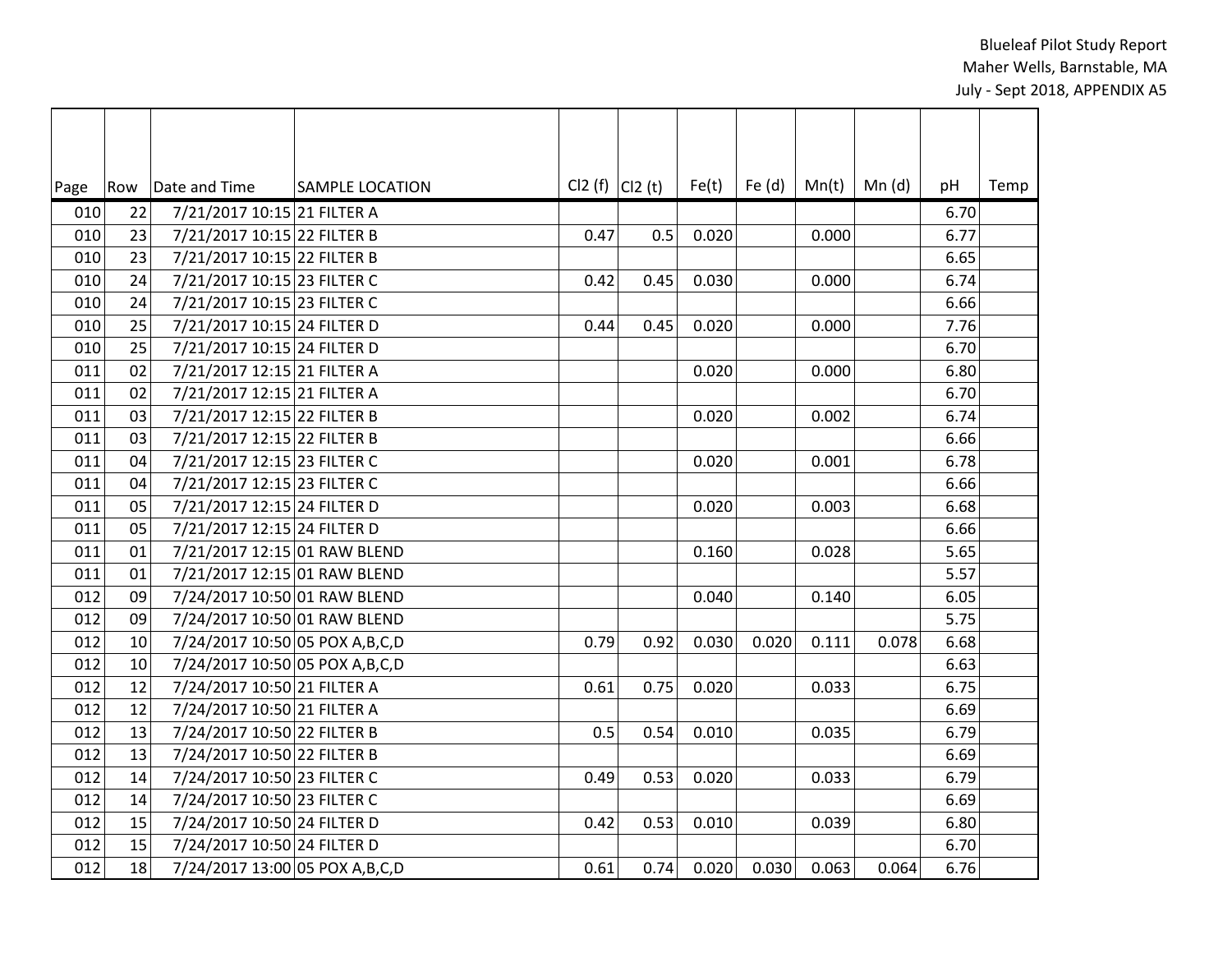| Page | Row | Date and Time                     | <b>SAMPLE LOCATION</b> | $Cl2(f)$ $Cl2(t)$ |      | Fe(t) | Fe $(d)$ | Mn(t) | Mn(d) | pH   | Temp |
|------|-----|-----------------------------------|------------------------|-------------------|------|-------|----------|-------|-------|------|------|
| 012  | 18  | 7/24/2017 13:00 05 POX A, B, C, D |                        |                   |      |       |          |       |       | 6.70 |      |
| 012  | 19  | 7/24/2017 13:00 21 FILTER A       |                        | 0.48              | 0.59 | 0.020 |          | 0.000 |       | 6.85 |      |
| 012  | 19  | 7/24/2017 13:00 21 FILTER A       |                        |                   |      |       |          |       |       | 6.78 |      |
| 012  | 20  | 7/24/2017 13:00 22 FILTER B       |                        | 0.32              | 0.52 | 0.000 |          | 0.000 |       | 6.83 |      |
| 012  | 20  | 7/24/2017 13:00 22 FILTER B       |                        |                   |      |       |          |       |       | 6.76 |      |
| 012  | 21  | 7/24/2017 13:00 23 FILTER C       |                        | 0.41              | 0.5  | 0.020 |          | 0.000 |       | 6.86 |      |
| 012  | 21  | 7/24/2017 13:00 23 FILTER C       |                        |                   |      |       |          |       |       | 6.78 |      |
| 012  | 22  | 7/24/2017 13:00 24 FILTER D       |                        | 0.37              | 0.43 | 0.000 |          | 0.000 |       | 6.86 |      |
| 012  | 22  | 7/24/2017 13:00 24 FILTER D       |                        |                   |      |       |          |       |       | 6.77 |      |
| 012  | 17  | 7/24/2017 13:00 01 RAW BLEND      |                        |                   |      | 0.050 |          | 0.103 |       | 5.96 |      |
| 012  | 17  | 7/24/2017 13:00 01 RAW BLEND      |                        |                   |      |       |          |       |       | 5.74 |      |
| 013  | 02  | 7/24/2017 14:30 05 POX A, B, C, D |                        | 0.7               | 0.83 | 0.030 | 0.020    | 0.072 | 0.062 | 6.88 |      |
| 013  | 02  | 7/24/2017 14:30 05 POX A, B, C, D |                        |                   |      |       |          |       |       | 7.07 |      |
| 013  | 03  | 7/24/2017 14:30 21 FILTER A       |                        | 0.38              | 0.63 | 0.010 |          | 0.016 |       | 6.88 |      |
| 013  | 03  | 7/24/2017 14:30 21 FILTER A       |                        |                   |      |       |          |       |       | 6.94 |      |
| 013  | 04  | 7/24/2017 14:30 22 FILTER B       |                        | 0.43              | 0.54 | 0.010 |          | 0.009 |       | 6.89 |      |
| 013  | 04  | 7/24/2017 14:30 22 FILTER B       |                        |                   |      |       |          |       |       | 6.94 |      |
| 013  | 05  | 7/24/2017 14:30 23 FILTER C       |                        | 0.3               | 0.52 | 0.000 |          | 0.002 |       | 6.87 |      |
| 013  | 05  | 7/24/2017 14:30 23 FILTER C       |                        |                   |      |       |          |       |       | 6.95 |      |
| 013  | 06  | 7/24/2017 14:30 24 FILTER D       |                        | 0.36              | 0.44 | 0.100 |          | 0.009 |       | 6.79 |      |
| 013  | 06  | 7/24/2017 14:30 24 FILTER D       |                        |                   |      |       |          |       |       | 6.90 |      |
| 013  | 01  | 7/24/2017 14:30 01 RAW BLEND      |                        |                   |      | 0.400 |          | 0.102 |       | 6.09 |      |
| 013  | 01  | 7/24/2017 14:30 01 RAW BLEND      |                        |                   |      |       |          |       |       | 5.79 |      |
| 013  | 12  | 7/24/2017 17:00 21 FILTER A       |                        |                   |      | 0.020 |          | 0.031 |       |      |      |
| 013  | 13  | 7/24/2017 17:00 22 FILTER B       |                        |                   |      | 0.010 |          | 0.026 |       |      |      |
| 013  | 14  | 7/24/2017 19:00 21 FILTER A       |                        |                   |      | 0.000 |          | 0.018 |       |      |      |
| 013  | 15  | 7/24/2017 19:00 22 FILTER B       |                        |                   |      | 0.02  |          | 0.029 |       |      |      |
| 013  | 21  | 7/25/2017 10:15 01 RAW BLEND      |                        |                   |      | 0.020 |          | 0.110 |       | 5.77 |      |
| 013  | 21  | 7/25/2017 10:15 01 RAW BLEND      |                        |                   |      |       |          |       |       | 5.54 |      |
| 013  | 22  | 7/25/2017 10:15 05 POX A, B, C, D |                        | 0.63              | 0.99 | 0.020 | 0.02     | 0.070 | 0.057 | 6.52 |      |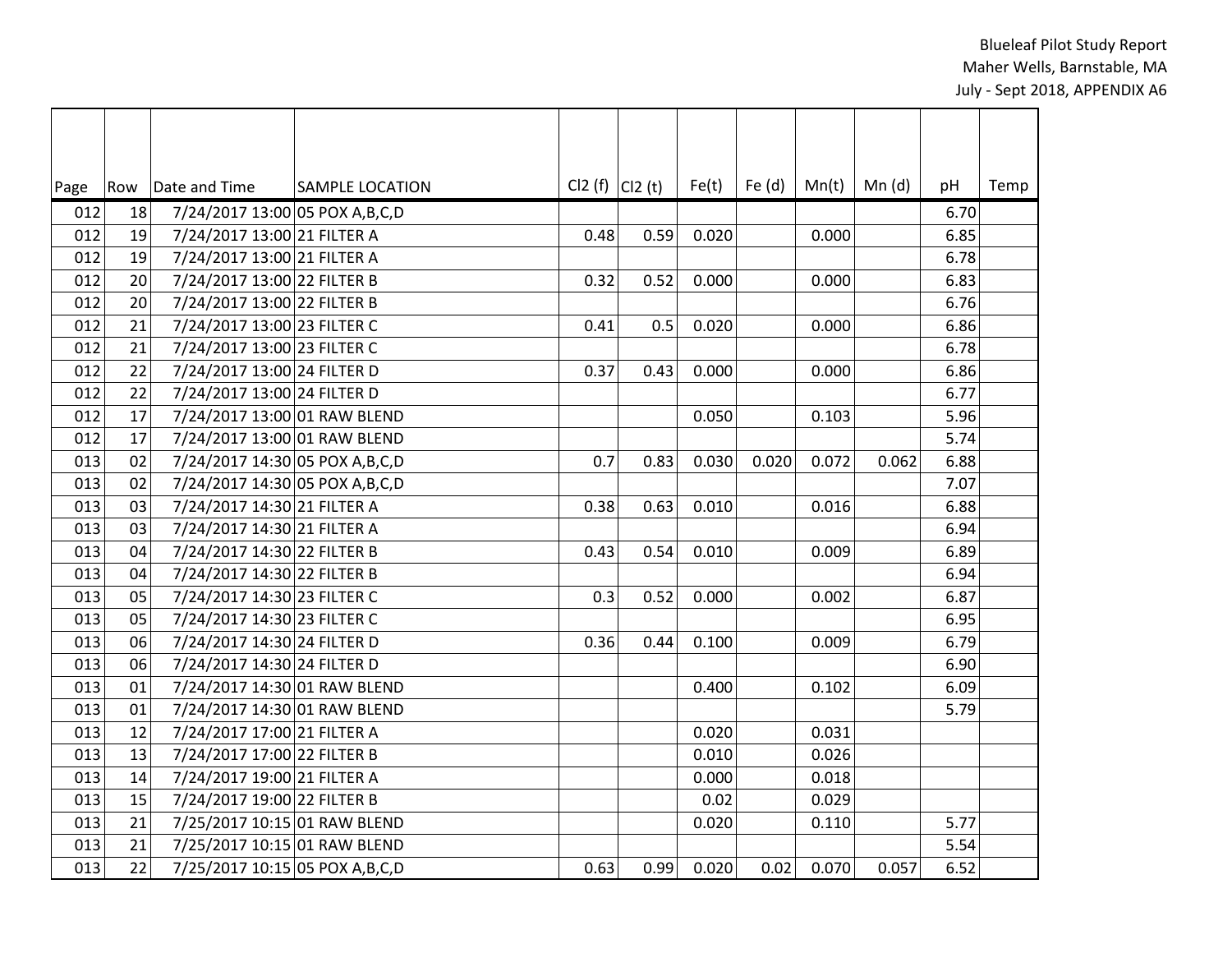| Page | Row | Date and Time                     | <b>SAMPLE LOCATION</b>          | Cl2 (f) $ C12(t) $ |      | Fe(t) | Fe $(d)$ | Mn(t) | Mn (d) | pH   | Temp |
|------|-----|-----------------------------------|---------------------------------|--------------------|------|-------|----------|-------|--------|------|------|
| 013  | 22  | 7/25/2017 10:15 05 POX A, B, C, D |                                 |                    |      |       |          |       |        | 6.55 |      |
| 013  | 23  | 7/25/2017 10:15 21 FILTER A       |                                 | 0.53               | 0.7  | 0.000 |          | 0.000 |        | 6.65 |      |
| 013  | 23  | 7/25/2017 10:15 21 FILTER A       |                                 |                    |      |       |          |       |        | 6.70 |      |
| 013  | 24  | 7/25/2017 10:15 22 FILTER B       |                                 | 0.34               | 0.53 | 0.010 |          | 0.000 |        | 6.67 |      |
| 013  | 24  | 7/25/2017 10:15 22 FILTER B       |                                 |                    |      |       |          |       |        | 6.72 |      |
| 013  | 25  | 7/25/2017 10:15 23 FILTER C       |                                 | 0.43               | 0.5  | 0.000 |          | 0.000 |        | 6.67 |      |
| 013  | 25  | 7/25/2017 10:15 23 FILTER C       |                                 |                    |      |       |          |       |        | 6.73 |      |
| 014  | 01  | 7/25/2017 10:15 24 FILTER D       |                                 | 0.43               | 0.5  | 0.000 |          | 0.002 |        | 6.77 |      |
| 014  | 01  | 7/25/2017 10:15 24 FILTER D       |                                 |                    |      |       |          |       |        | 6.75 |      |
| 014  | 08  | 7/25/2017 13:00 05 POX A, B, C, D |                                 | 0.62               | 0.85 | 0.020 | 0.010    | 0.550 | 0.053  | 6.75 |      |
| 014  | 08  | 7/25/2017 13:00 05 POX A, B, C, D |                                 |                    |      |       |          |       |        | 6.74 |      |
| 014  | 09  | 7/25/2017 13:00 21 FILTER A       |                                 | 0.44               | 0.67 | 0.010 |          | 0.004 |        | 6.66 |      |
| 014  | 09  | 7/25/2017 13:00 21 FILTER A       |                                 |                    |      |       |          |       |        | 6.76 |      |
| 014  | 10  | 7/25/2017 13:00 22 FILTER B       |                                 | 0.35               | 0.53 | 0.010 |          | 0.009 |        | 6.79 |      |
| 014  | 10  | 7/25/2017 13:00 22 FILTER B       |                                 |                    |      |       |          |       |        | 6.79 |      |
| 014  | 11  | 7/25/2017 13:00 23 FILTER C       |                                 | 0.43               | 0.5  | 0.000 |          | 0.010 |        | 6.79 |      |
| 014  | 11  | 7/25/2017 13:00 23 FILTER C       |                                 |                    |      |       |          |       |        | 6.81 |      |
| 014  | 12  | 7/25/2017 13:00 24 FILTER D       |                                 | 0.27               | 0.43 | 0.010 |          | 0.002 |        | 6.80 |      |
| 014  | 12  | 7/25/2017 13:00 24 FILTER D       |                                 |                    |      |       |          |       |        | 6.82 |      |
| 014  | 07  | 7/25/2017 13:00 01 RAW BLEND      |                                 |                    |      | 0.020 |          | 0.094 |        | 5.86 |      |
| 014  | 07  | 7/25/2017 13:00 01 RAW BLEND      |                                 |                    |      |       |          |       |        | 5.61 |      |
| 015  | 02  |                                   | 7/26/2017 10:20 02 MAHER WELL 1 |                    |      | 0.170 |          | 0.135 |        | 5.87 |      |
| 015  | 02  |                                   | 7/26/2017 10:20 02 MAHER WELL 1 |                    |      |       |          |       |        | 5.80 |      |
| 015  | 03  |                                   | 7/26/2017 10:20 04 MAHER WELL 3 |                    |      | 0.020 |          | 0.108 |        | 5.66 |      |
| 015  | 03  |                                   | 7/26/2017 10:20 04 MAHER WELL 3 |                    |      |       |          |       |        | 5.58 |      |
| 015  | 08  | 7/26/2017 10:20 05 POX A, B, C, D |                                 | 0.76               | 0.83 | 0.100 | 0.030    | 0.076 | 0.046  | 6.76 |      |
| 015  | 08  | 7/26/2017 10:20 05 POX A, B, C, D |                                 |                    |      |       |          |       |        | 6.78 |      |
| 015  | 04  | 7/26/2017 10:20 21 FILTER A       |                                 | 0.44               | 0.7  | 0.020 |          | 0.004 |        | 6.58 |      |
| 015  | 04  | 7/26/2017 10:20 21 FILTER A       |                                 |                    |      |       |          |       |        | 6.69 |      |
| 015  | 05  | 7/26/2017 10:20 22 FILTER B       |                                 | 0.31               | 0.54 | 0.020 |          | 0.000 |        | 6.65 |      |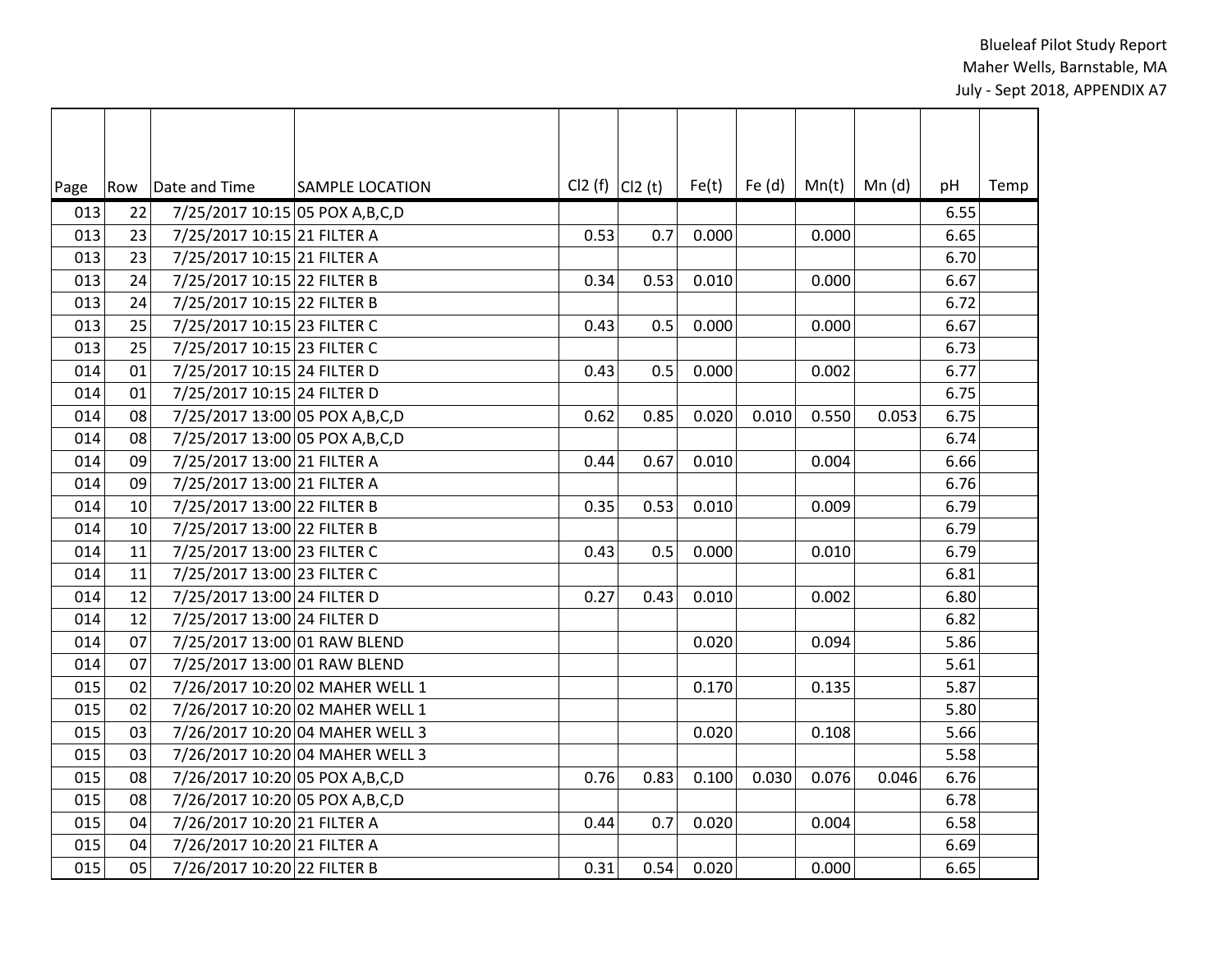| Page | Row             | Date and Time                     | <b>SAMPLE LOCATION</b> | $Cl2(f)$ $Cl2(t)$ |      | Fe(t) | Fe $(d)$ | Mn(t) | Mn (d) | pH   | Temp |
|------|-----------------|-----------------------------------|------------------------|-------------------|------|-------|----------|-------|--------|------|------|
| 015  | 05              | 7/26/2017 10:20 22 FILTER B       |                        |                   |      |       |          |       |        | 6.72 |      |
| 015  | 06              | 7/26/2017 10:20 23 FILTER C       |                        | 0.37              | 0.51 | 0.030 |          | 0.000 |        | 6.67 |      |
| 015  | 06              | 7/26/2017 10:20 23 FILTER C       |                        |                   |      |       |          |       |        | 6.75 |      |
| 015  | 07              | 7/26/2017 10:20 24 FILTER D       |                        | 0.37              | 0.5  | 0.000 |          | 0.001 |        | 6.65 |      |
| 015  | 07              | 7/26/2017 10:20 24 FILTER D       |                        |                   |      |       |          |       |        | 6.71 |      |
| 015  | 01              | 7/26/2017 10:20 01 RAW BLEND      |                        |                   |      | 0.080 |          | 0.090 |        | 5.98 |      |
| 015  | 01              | 7/26/2017 10:20 01 RAW BLEND      |                        |                   |      |       |          |       |        | 5.92 |      |
| 015  | 11              | 7/26/2017 13:00 05 POX A, B, C, D |                        | 0.43              | 0.83 | 0.100 | 0.030    | 0.067 | 0.037  | 6.65 |      |
| 015  | 11              | 7/26/2017 13:00 05 POX A, B, C, D |                        |                   |      |       |          |       |        | 6.74 |      |
| 015  | 12              | 7/26/2017 13:00 21 FILTER A       |                        | 0.49              | 0.66 | 0.010 |          | 0.009 |        | 6.77 |      |
| 015  | 12              | 7/26/2017 13:00 21 FILTER A       |                        |                   |      |       |          |       |        | 6.77 |      |
| 015  | 13              | 7/26/2017 13:00 22 FILTER B       |                        | 0.45              | 0.51 | 0.000 |          | 0.014 |        | 6.74 |      |
| 015  | 13              | 7/26/2017 13:00 22 FILTER B       |                        |                   |      |       |          |       |        | 6.78 |      |
| 015  | 14              | 7/26/2017 13:00 23 FILTER C       |                        | 0.39              | 0.5  | 0.040 |          | 0.000 |        | 6.76 |      |
| 015  | 14              | 7/26/2017 13:00 23 FILTER C       |                        |                   |      |       |          |       |        | 6.79 |      |
| 015  | 15              | 7/26/2017 13:00 24 FILTER D       |                        | 0.25              | 0.44 | 0.040 |          | 0.000 |        | 6.78 |      |
| 015  | 15              | 7/26/2017 13:00 24 FILTER D       |                        |                   |      |       |          |       |        | 6.81 |      |
| 015  | 10              | 7/26/2017 13:00 01 RAW BLEND      |                        |                   |      | 0.110 |          | 0.074 |        | 5.91 |      |
| 015  | 10              | 7/26/2017 13:00 01 RAW BLEND      |                        |                   |      |       |          |       |        | 5.82 |      |
| 016  | 10              | 7/26/2017 18:00 21 FILTER A       |                        |                   |      | 0.000 |          | 0.000 |        |      |      |
| 016  | 11              | 7/26/2017 18:00 22 FILTER B       |                        |                   |      | 0.010 |          | 0.005 |        |      |      |
| 016  | 12              | 7/27/2017 0:00 21 FILTER A        |                        |                   |      | 0.020 |          | 0.016 |        |      |      |
| 016  | 13              | 7/27/2017 0:00 22 FILTER B        |                        |                   |      | 0.010 |          | 0.020 |        |      |      |
| 016  | 14              | 7/27/2017 6:00 21 FILTER A        |                        |                   |      | 0.020 |          | 0.022 |        |      |      |
| 016  | 15              | 7/27/2017 6:00 22 FILTER B        |                        |                   |      | 0.010 |          | 0.017 |        |      |      |
| 015  | 20 <sup>°</sup> | 7/27/2017 8:15 01 RAW BLEND       |                        |                   |      | 0.010 |          | 0.079 |        | 5.68 |      |
| 015  | 20              | 7/27/2017 8:15 01 RAW BLEND       |                        |                   |      |       |          |       |        | 5.62 |      |
| 015  | 21              | 7/27/2017 8:15 05 POX A, B, C, D  |                        | 0.55              | 0.82 | 0.020 | 0.030    | 0.060 | 0.059  | 6.80 |      |
| 015  | 21              | 7/27/2017 8:15 05 POX A, B, C, D  |                        |                   |      |       |          |       |        | 6.79 |      |
| 015  | 22              | 7/27/2017 8:15 21 FILTER A        |                        | 0.4               | 0.69 | 0.000 |          | 0.004 |        | 6.48 |      |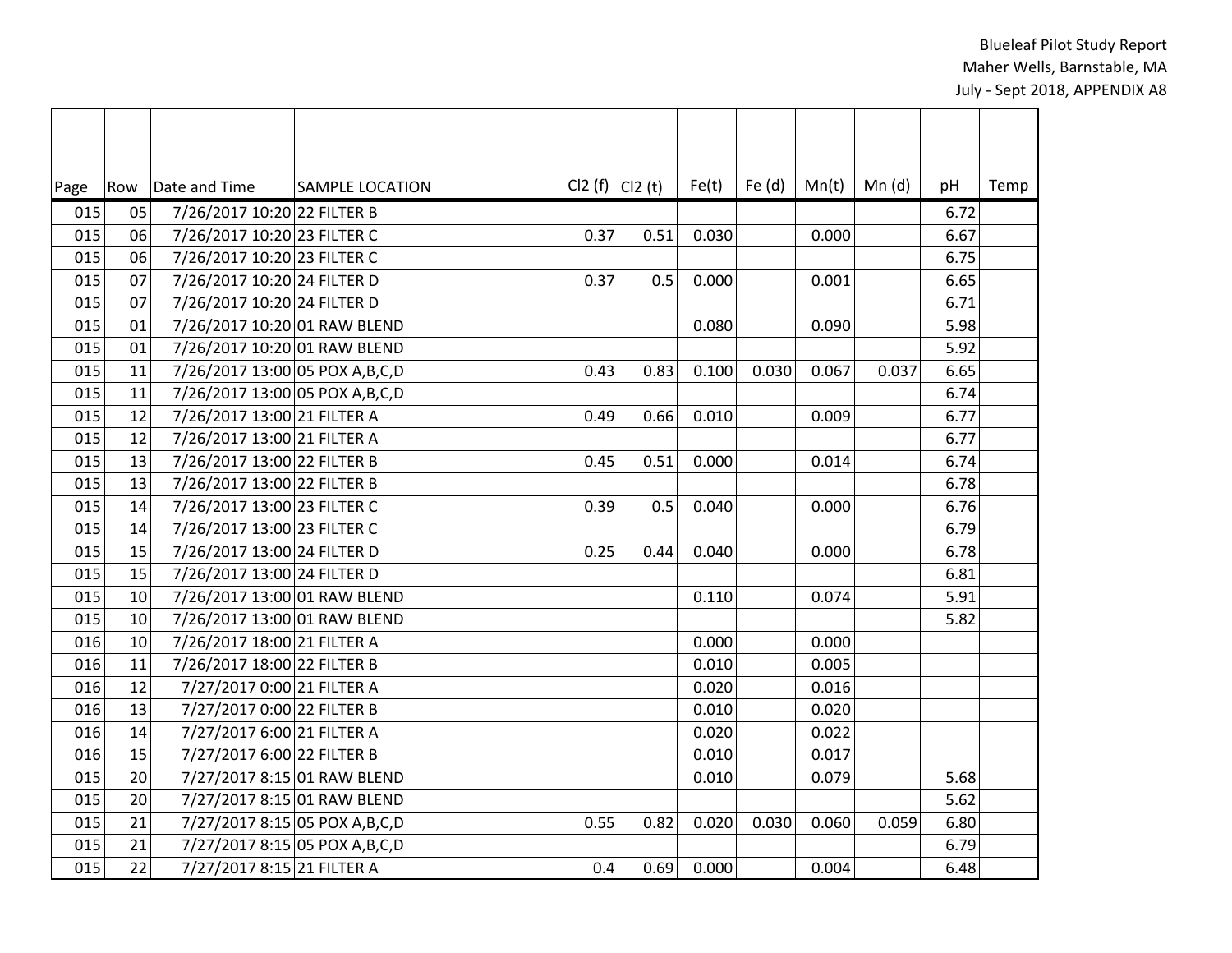| Page | Row | Date and Time                     | <b>SAMPLE LOCATION</b>          |      | $Cl2(f)$ $Cl2(t)$ | Fe(t) | Fe $(d)$ | Mn(t) | Mn(d) | pH     | Temp |
|------|-----|-----------------------------------|---------------------------------|------|-------------------|-------|----------|-------|-------|--------|------|
| 015  | 22  | 7/27/2017 8:15 21 FILTER A        |                                 |      |                   |       |          |       |       | 6.67   |      |
| 015  | 23  | 7/27/2017 8:15 22 FILTER B        |                                 | 0.35 | 0.53              | 0.010 |          | 0.000 |       | 6.59   |      |
| 015  | 23  | 7/27/2017 8:15 22 FILTER B        |                                 |      |                   |       |          |       |       | 6.60   |      |
| 015  | 24  | 7/27/2017 8:15 23 FILTER C        |                                 | 0.31 | 0.52              | 0.010 |          | 0.001 |       | 6.65   |      |
| 015  | 24  | 7/27/2017 8:15 23 FILTER C        |                                 |      |                   |       |          |       |       | 6.65   |      |
| 015  | 25  | 7/27/2017 8:15 24 FILTER D        |                                 | 0.31 | 0.48              | 0.010 |          | 0.000 |       | 6.72   |      |
| 015  | 25  | 7/27/2017 8:15 24 FILTER D        |                                 |      |                   |       |          |       |       | 6.73   |      |
| 017  | 01  | 7/27/2017 12:30 05 POX A, B, C, D |                                 | 0.83 | 0.93              |       |          |       |       |        |      |
| 017  | 02  | 7/27/2017 12:30 21 FILTER A       |                                 | 0.79 | 0.79              |       |          |       |       |        |      |
| 017  | 03  | 7/27/2017 12:30 22 FILTER B       |                                 | 0.66 | 0.6               |       |          |       |       |        |      |
| 017  | 04  | 7/27/2017 12:30 23 FILTER C       |                                 | 0.43 | 0.61              |       |          |       |       |        |      |
| 017  | 05  | 7/27/2017 12:30 24 FILTER D       |                                 | 0.49 | 0.49              |       |          |       |       |        |      |
| 017  | 07  | 7/27/2017 13:15 01 RAW BLEND      |                                 |      |                   | 0.090 |          | 0.095 |       | 5.67   |      |
| 017  | 07  | 7/27/2017 13:15 01 RAW BLEND      |                                 |      |                   |       |          |       |       | 5.70   |      |
| 017  | 08  |                                   | 7/27/2017 13:15 02 MAHER WELL 1 |      |                   | 0.160 |          | 0.076 |       | 5.75   |      |
| 017  | 08  |                                   | 7/27/2017 13:15 02 MAHER WELL 1 |      |                   |       |          |       |       | 5.72   |      |
| 017  | 09  |                                   | 7/27/2017 13:15 04 MAHER WELL 3 |      |                   | 0.020 |          | 0.091 |       | 5.68   |      |
| 017  | 09  |                                   | 7/27/2017 13:15 04 MAHER WELL 3 |      |                   |       |          |       |       | $5.62$ |      |
| 017  | 10  | 7/27/2017 13:15 05 POX A, B, C, D |                                 | 0.74 | 0.9               | 0.090 | 0.040    | 0.061 | 0.051 | 6.70   |      |
| 017  | 10  | 7/27/2017 13:15 05 POX A, B, C, D |                                 |      |                   |       |          |       |       | 6.72   |      |
| 017  | 11  | 7/27/2017 13:15 21 FILTER A       |                                 | 0.59 | 0.76              | 0.020 |          | 0.004 |       | 6.75   |      |
| 017  | 11  | 7/27/2017 13:15 21 FILTER A       |                                 |      |                   |       |          |       |       | 6.83   |      |
| 017  | 12  | 7/27/2017 13:15 22 FILTER B       |                                 | 0.51 | 0.56              | 0.010 |          | 0.007 |       | 6.74   |      |
| 017  | 12  | 7/27/2017 13:15 22 FILTER B       |                                 |      |                   |       |          |       |       | 6.75   |      |
| 017  | 13  | 7/27/2017 13:15 23 FILTER C       |                                 | 0.5  | 0.58              | 0.000 |          | 0.003 |       | 6.75   |      |
| 017  | 13  | 7/27/2017 13:15 23 FILTER C       |                                 |      |                   |       |          |       |       | 6.76   |      |
| 017  | 14  | 7/27/2017 13:15 24 FILTER D       |                                 | 0.41 | 0.46              | 0.030 |          | 0.000 |       | 6.76   |      |
| 017  | 14  | 7/27/2017 13:15 24 FILTER D       |                                 |      |                   |       |          |       |       | 6.74   |      |
| 018  | 03  | 7/27/2017 18:00 21 FILTER A       |                                 |      |                   | 0.020 |          | 0.008 |       |        |      |
| 018  | 04  | 7/27/2017 18:00 22 FILTER B       |                                 |      |                   | 0.010 |          | 0.000 |       |        |      |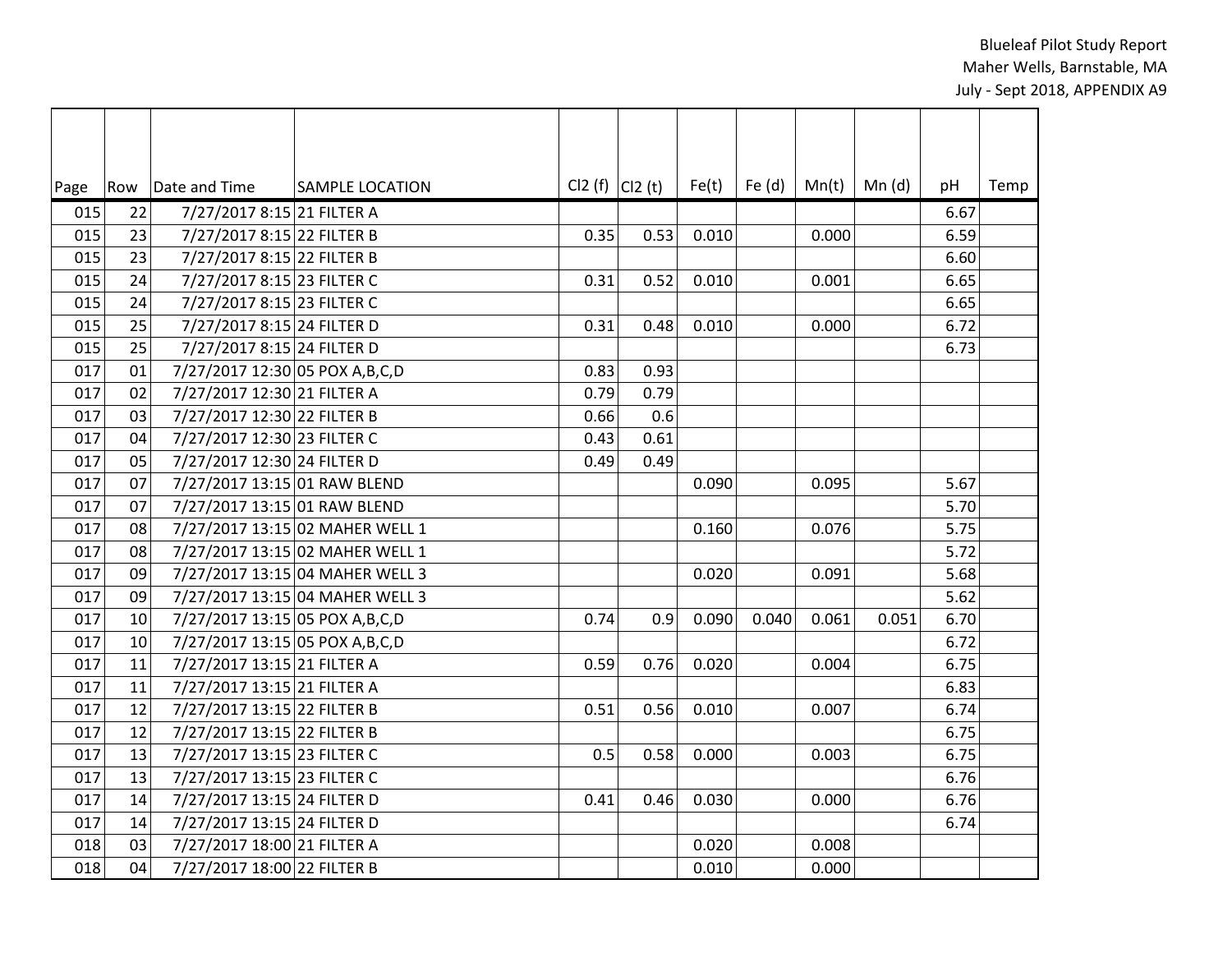| Page | Row | Date and Time                     | <b>SAMPLE LOCATION</b>         | $Cl2(f)$ $Cl2(t)$ |      | Fe(t) | Fe $(d)$ | Mn(t) | Mn(d) | pH   | Temp |
|------|-----|-----------------------------------|--------------------------------|-------------------|------|-------|----------|-------|-------|------|------|
| 018  | 05  | 7/28/2017 0:00 21 FILTER A        |                                |                   |      | 0.040 |          | 0.003 |       |      |      |
| 018  | 06  | 7/28/2017 0:00 22 FILTER B        |                                |                   |      | 0.050 |          | 0.007 |       |      |      |
| 018  | 07  | 7/28/2017 6:00 21 FILTER A        |                                |                   |      | 0.010 |          | 0.000 |       |      |      |
| 018  | 08  | 7/28/2017 6:00 22 FILTER B        |                                |                   |      | 0.020 |          | 0.004 |       |      |      |
| 017  | 18  | 7/28/2017 8:00 01 RAW BLEND       |                                |                   |      | 0.040 |          | 0.092 |       | 5.88 |      |
| 017  | 18  | 7/28/2017 8:00 01 RAW BLEND       |                                |                   |      |       |          |       |       | 5.61 |      |
| 017  | 19  |                                   | 7/28/2017 8:00 02 MAHER WELL 1 |                   |      | 0.170 |          | 0.095 |       | 5.84 |      |
| 017  | 19  |                                   | 7/28/2017 8:00 02 MAHER WELL 1 |                   |      |       |          |       |       | 5.68 |      |
| 017  | 20  |                                   | 7/28/2017 8:00 04 MAHER WELL 3 |                   |      | 0.020 |          | 0.105 |       | 5.78 |      |
| 017  | 20  |                                   | 7/28/2017 8:00 04 MAHER WELL 3 |                   |      |       |          |       |       | 5.63 |      |
| 017  | 21  | 7/28/2017 8:00 05 POX A, B, C, D  |                                | 0.56              | 0.85 | 0.040 | 0.020    | 0.059 | 0.044 | 6.88 |      |
| 017  | 21  | 7/28/2017 8:00 05 POX A, B, C, D  |                                |                   |      |       |          |       |       | 6.83 |      |
| 017  | 22  | 7/28/2017 8:00 21 FILTER A        |                                | 0.38              | 0.69 | 0.000 |          | 0.008 |       | 6.71 |      |
| 017  | 22  | 7/28/2017 8:00 21 FILTER A        |                                |                   |      |       |          |       |       | 6.72 |      |
| 017  | 23  | 7/28/2017 8:00 22 FILTER B        |                                | 0.31              | 0.54 | 0.000 |          | 0.017 |       | 6.75 |      |
| 017  | 23  | 7/28/2017 8:00 22 FILTER B        |                                |                   |      |       |          |       |       | 6.73 |      |
| 017  | 24  | 7/28/2017 8:00 23 FILTER C        |                                | 0.37              | 0.47 | 0.000 |          | 0.022 |       | 6.77 |      |
| 017  | 24  | 7/28/2017 8:00 23 FILTER C        |                                |                   |      |       |          |       |       | 6.70 |      |
| 017  | 25  | 7/28/2017 8:00 24 FILTER D        |                                | 0.27              | 0.4  | 0.000 |          | 0.023 |       | 6.78 |      |
| 017  | 25  | 7/28/2017 8:00 24 FILTER D        |                                |                   |      |       |          |       |       | 6.71 |      |
| 018  | 17  | 7/28/2017 13:00 05 POX A, B, C, D |                                | 0.75              | 1.07 | 0.060 | 0.050    | 0.074 | 0.064 | 6.59 |      |
| 018  | 17  | 7/28/2017 13:00 05 POX A, B, C, D |                                |                   |      |       |          |       |       | 6.60 |      |
| 018  | 18  | 7/28/2017 13:00 21 FILTER A       |                                | 0.8               | 1.03 | 0.010 |          | 0.030 |       | 6.71 |      |
| 018  | 18  | 7/28/2017 13:00 21 FILTER A       |                                |                   |      |       |          |       |       | 6.69 |      |
| 018  | 19  | 7/28/2017 13:00 22 FILTER B       |                                | 0.61              | 0.73 | 0.020 |          | 0.009 |       | 6.73 |      |
| 018  | 19  | 7/28/2017 13:00 22 FILTER B       |                                |                   |      |       |          |       |       | 6.74 |      |
| 018  | 20  | 7/28/2017 13:00 23 FILTER C       |                                | 0.62              | 0.76 | 0.040 |          | 0.011 |       | 6.72 |      |
| 018  | 20  | 7/28/2017 13:00 23 FILTER C       |                                |                   |      |       |          |       |       | 6.68 |      |
| 018  | 21  | 7/28/2017 13:00 24 FILTER D       |                                | 0.52              | 0.64 | 0.020 |          | 0.006 |       | 6.72 |      |
| 018  | 21  | 7/28/2017 13:00 24 FILTER D       |                                |                   |      |       |          |       |       | 6.71 |      |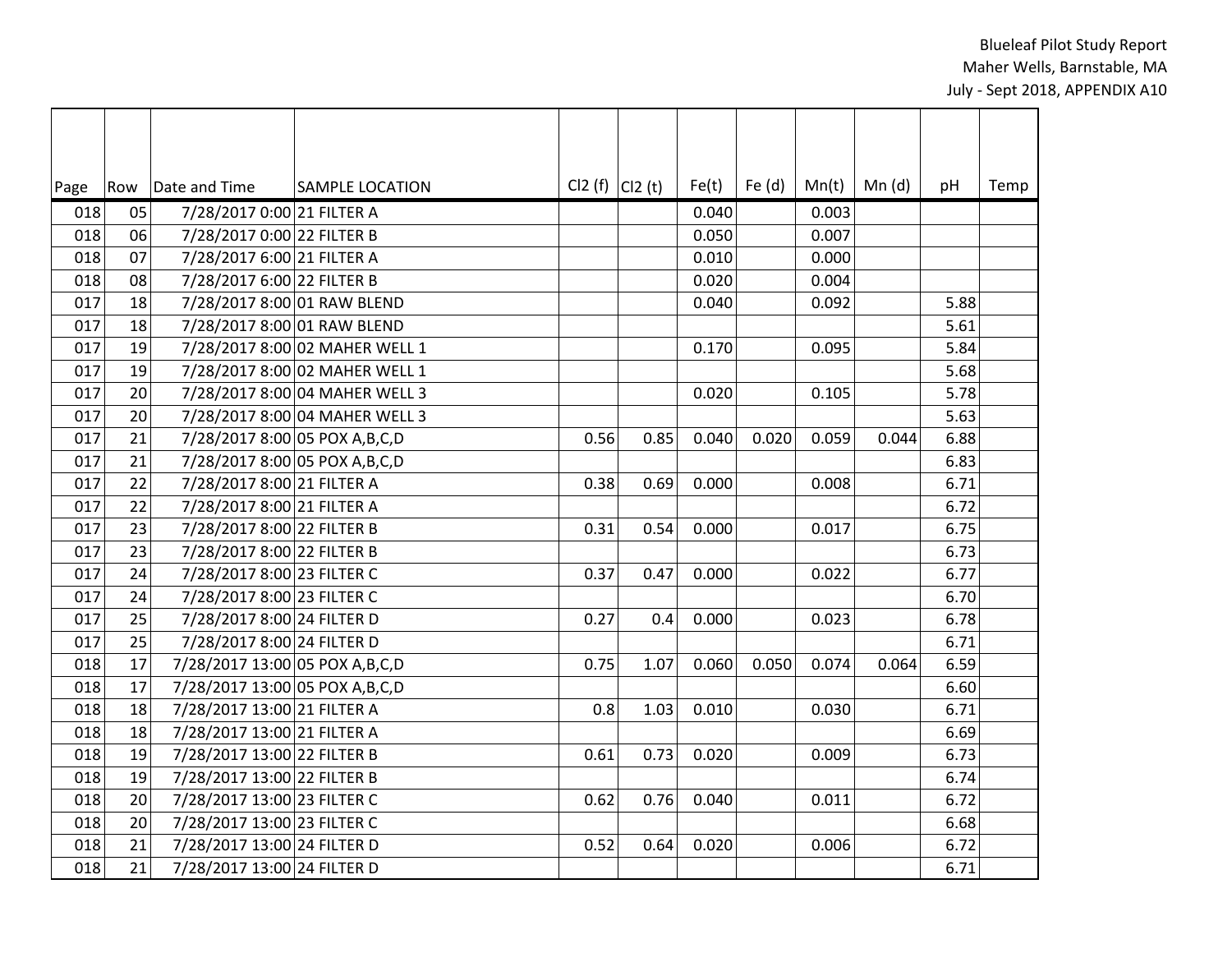| Page | Row | Date and Time                | <b>SAMPLE LOCATION</b>           | $Cl2(f)$ $Cl2(t)$ |      | Fe(t) | Fe $(d)$ | Mn(t) | Mn (d) | pH   | Temp |
|------|-----|------------------------------|----------------------------------|-------------------|------|-------|----------|-------|--------|------|------|
| 018  | 16  | 7/28/2017 13:00 01 RAW BLEND |                                  |                   |      | 0.070 |          | 0.094 |        | 5.79 |      |
| 018  | 16  | 7/28/2017 13:00 01 RAW BLEND |                                  |                   |      |       |          |       |        | 5.60 |      |
| 019  | 02  | 7/28/2017 17:00 21 FILTER A  |                                  |                   |      | 0.020 |          | 0.000 |        |      |      |
| 019  | 03  | 7/28/2017 17:00 22 FILTER B  |                                  |                   |      | 0.010 |          | 0.009 |        |      |      |
| 019  | 04  | 7/28/2017 23:00 21 FILTER A  |                                  |                   |      | 0.030 |          | 0.001 |        |      |      |
| 019  | 05  | 7/28/2017 23:00 22 FILTER B  |                                  |                   |      | 0.010 |          | 0.017 |        |      |      |
| 019  | 06  | 7/29/2017 5:00 21 FILTER A   |                                  |                   |      | 0.020 |          | 0.007 |        |      |      |
| 019  | 07  | 7/29/2017 5:00 22 FILTER B   |                                  |                   |      | 0.010 |          | 0.031 |        |      |      |
| 019  | 08  | 7/29/2017 11:00 21 FILTER A  |                                  |                   |      | 0.020 |          | 0.000 |        |      |      |
| 019  | 09  | 7/29/2017 11:00 22 FILTER B  |                                  |                   |      | 0.000 |          | 0.022 |        |      |      |
| 019  | 10  | 7/29/2017 17:00 21 FILTER A  |                                  |                   |      | 0.020 |          | 0.014 |        |      |      |
| 019  | 11  | 7/29/2017 17:00 22 FILTER B  |                                  |                   |      | 0.000 |          | 0.012 |        |      |      |
| 019  | 12  | 7/29/2017 23:00 21 FILTER A  |                                  |                   |      | 0.010 |          | 0.001 |        |      |      |
| 019  | 13  | 7/29/2017 23:00 22 FILTER B  |                                  |                   |      | 0.010 |          | 0.004 |        |      |      |
| 019  | 14  | 7/30/2017 5:00 21 FILTER A   |                                  |                   |      | 0.040 |          | 0.000 |        |      |      |
| 019  | 15  | 7/30/2017 5:00 22 FILTER B   |                                  |                   |      | 0.010 |          | 0.020 |        |      |      |
| 019  | 16  | 7/30/2017 11:00 21 FILTER A  |                                  |                   |      | 0.010 |          | 0.000 |        |      |      |
| 019  | 17  | 7/30/2017 11:00 22 FILTER B  |                                  |                   |      | 0.010 |          | 0.030 |        |      |      |
| 019  | 18  | 7/30/2017 17:00 21 FILTER A  |                                  |                   |      | 0.010 |          | 0.010 |        |      |      |
| 019  | 19  | 7/30/2017 17:00 22 FILTER B  |                                  |                   |      | 0.010 |          | 0.000 |        |      |      |
| 019  | 20  | 7/30/2017 23:00 21 FILTER A  |                                  |                   |      | 0.020 |          | 0.007 |        |      |      |
| 019  | 21  | 7/30/2017 23:00 22 FILTER B  |                                  |                   |      | 0.010 |          | 0.000 |        |      |      |
| 019  | 22  | 7/31/2017 5:00 21 FILTER A   |                                  |                   |      | 0.020 |          | 0.015 |        |      |      |
| 019  | 23  | 7/31/2017 5:00 22 FILTER B   |                                  |                   |      | 0.01  |          | 0.0   |        |      |      |
| 020  | 01  |                              | 7/31/2017 9:30 01 RAW BLEND      |                   |      | 0.340 |          | 0.097 |        | 5.80 |      |
| 020  | 01  |                              | 7/31/2017 9:30 01 RAW BLEND      |                   |      |       |          |       |        | 5.64 |      |
| 021  | 13  | 7/31/2017 9:30 01 RAW BLEND  |                                  |                   |      | 0.390 |          | 0.125 |        |      |      |
| 020  | 02  |                              | 7/31/2017 9:30 05 POX A, B, C, D | 1.03              | 1.31 | 0.060 | 0.100    | 0.127 | 0.770  | 6.67 |      |
| 020  | 02  |                              | 7/31/2017 9:30 05 POX A, B, C, D |                   |      |       |          |       |        | 6.66 |      |
| 021  | 14  |                              | 7/31/2017 9:30 05 POX A, B, C, D | 1.32              |      | 0.120 |          | 0.108 |        |      |      |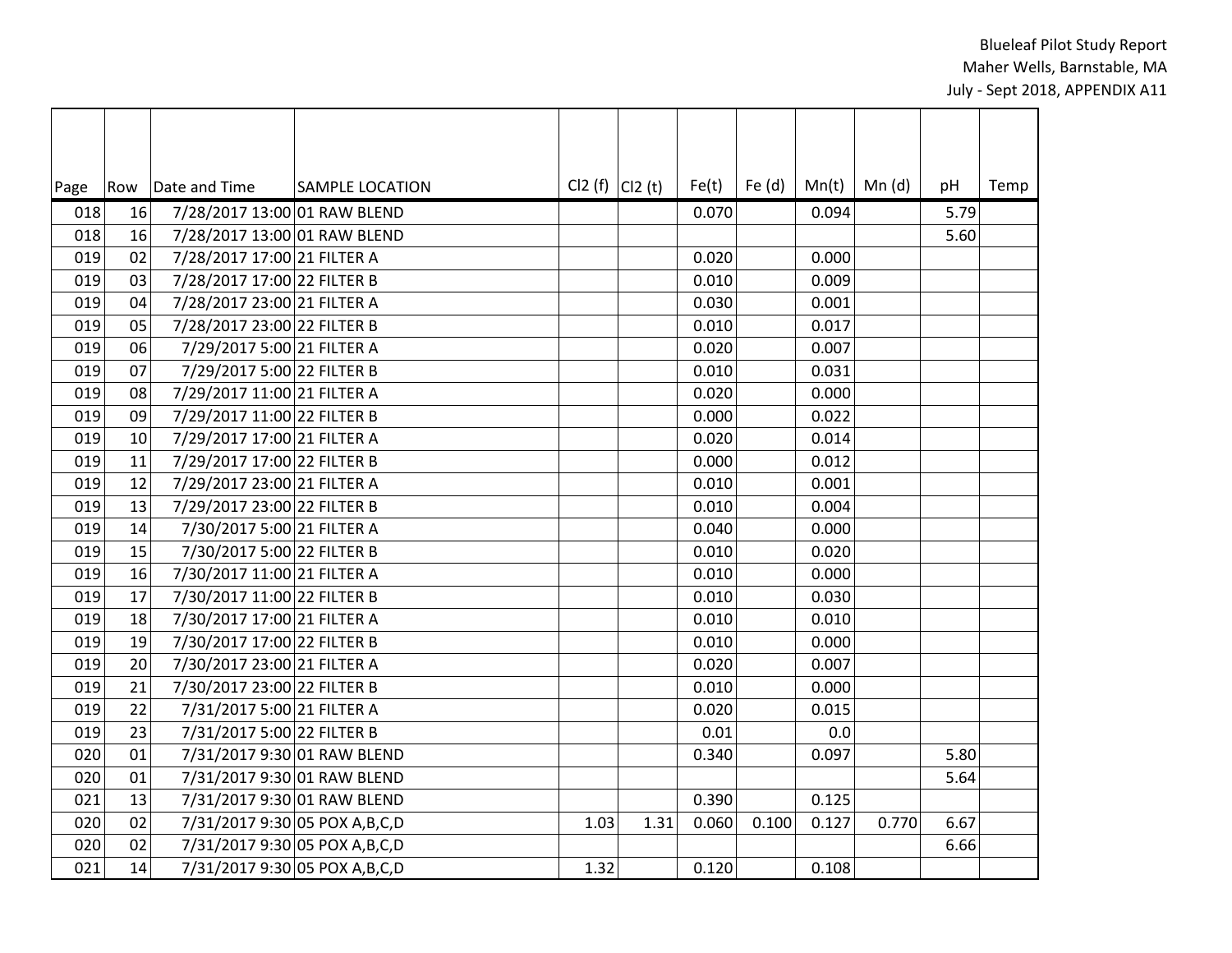| Page | Row | Date and Time                | <b>SAMPLE LOCATION</b>          | $Cl2(f)$ $Cl2(t)$ |      | Fe(t) | Fe $(d)$ | Mn(t) | Mn(d) | pH   | Temp |
|------|-----|------------------------------|---------------------------------|-------------------|------|-------|----------|-------|-------|------|------|
| 020  | 03  | 7/31/2017 9:30 21 FILTER A   |                                 | 0.86              | 1.11 | 0.020 |          | 0.025 |       | 6.32 |      |
| 020  | 03  | 7/31/2017 9:30 21 FILTER A   |                                 |                   |      |       |          |       |       | 6.31 |      |
| 021  | 15  | 7/31/2017 9:30 21 FILTER A   |                                 |                   |      | 0.120 |          | 0.049 |       |      |      |
| 020  | 04  | 7/31/2017 9:30 22 FILTER B   |                                 | 0.69              | 0.91 | 0.030 |          | 0.029 |       | 6.49 |      |
| 020  | 04  | 7/31/2017 9:30 22 FILTER B   |                                 |                   |      |       |          |       |       | 6.48 |      |
| 021  | 16  | 7/31/2017 9:30 22 FILTER B   |                                 |                   |      | 0.100 |          | 0.048 |       |      |      |
| 020  | 05  | 7/31/2017 9:30 23 FILTER C   |                                 | 0.71              | 0.85 | 0.030 |          | 0.034 |       | 6.55 |      |
| 020  | 05  | 7/31/2017 9:30 23 FILTER C   |                                 |                   |      |       |          |       |       | 6.51 |      |
| 021  | 17  | 7/31/2017 9:30 23 FILTER C   |                                 |                   |      | 0.050 |          | 0.033 |       |      |      |
| 020  | 06  | 7/31/2017 9:30 24 FILTER D   |                                 | 0.59              | 0.68 | 0.010 |          | 0.014 |       | 6.61 |      |
| 020  | 06  | 7/31/2017 9:30 24 FILTER D   |                                 |                   |      |       |          |       |       | 6.55 |      |
| 021  | 18  | 7/31/2017 9:30 24 FILTER D   |                                 |                   |      | 0.040 |          | 0.038 |       |      |      |
| 021  | 09  | 7/31/2017 16:00 01 RAW BLEND |                                 |                   |      |       | 0.340    |       | 0.101 |      |      |
| 021  | 21  | 7/31/2017 17:00 21 FILTER A  |                                 |                   |      | 0.040 |          | 0.029 |       |      |      |
| 021  | 22  | 7/31/2017 17:00 23 FILTER C  |                                 |                   |      | 0.040 |          | 0.006 |       |      |      |
| 021  | 23  | 7/31/2017 23:00 21 FILTER A  |                                 |                   |      | 0.060 |          | 0.019 |       |      |      |
| 021  | 24  | 7/31/2017 23:00 23 FILTER C  |                                 |                   |      | 0.070 |          | 0.013 |       |      |      |
| 021  | 25  | 8/1/2017 5:00 21 FILTER A    |                                 |                   |      | 0.040 |          | 0.000 |       |      |      |
| 021  | 26  | 8/1/2017 5:00 23 FILTER C    |                                 |                   |      | 0.060 |          | 0.009 |       |      |      |
| 022  | 02  |                              | 8/1/2017 8:30 05 POX A, B, C, D | 1.22              | 1.48 | 0.070 | 0.010    | 0.253 | 0.034 | 6.57 | 14.8 |
| 022  | 02  |                              | 8/1/2017 8:30 05 POX A, B, C, D |                   |      |       |          |       |       | 6.68 | 14.7 |
| 022  | 03  | 8/1/2017 8:30 21 FILTER A    |                                 | 1.04              | 1.3  | 0.000 |          | 0.000 |       | 6.67 | 15.0 |
| 022  | 03  | 8/1/2017 8:30 21 FILTER A    |                                 |                   |      |       |          |       |       | 6.82 | 15.0 |
| 022  | 04  | 8/1/2017 8:30 22 FILTER B    |                                 | 0.94              | 1.31 | 0.010 |          | 0.003 |       | 6.66 | 15.1 |
| 022  | 04  | 8/1/2017 8:30 22 FILTER B    |                                 |                   |      |       |          |       |       | 6.64 | 15.0 |
| 022  | 05  | 8/1/2017 8:30 23 FILTER C    |                                 | 0.65              | 0.81 | 0.000 |          | 0.026 |       | 6.63 | 14.8 |
| 022  | 05  | 8/1/2017 8:30 23 FILTER C    |                                 |                   |      |       |          |       |       | 6.62 | 14.7 |
| 022  | 06  | 8/1/2017 8:30 24 FILTER D    |                                 | 0.8               | 0.83 | 0.000 |          | 0.038 |       | 6.65 | 14.9 |
| 022  | 06  | 8/1/2017 8:30 24 FILTER D    |                                 |                   |      |       |          |       |       | 6.64 | 14.8 |
| 022  | 01  |                              | 8/1/2017 8:30 01 RAW BLEND      |                   |      | 0.070 |          | 0.081 |       | 5.79 | 15.0 |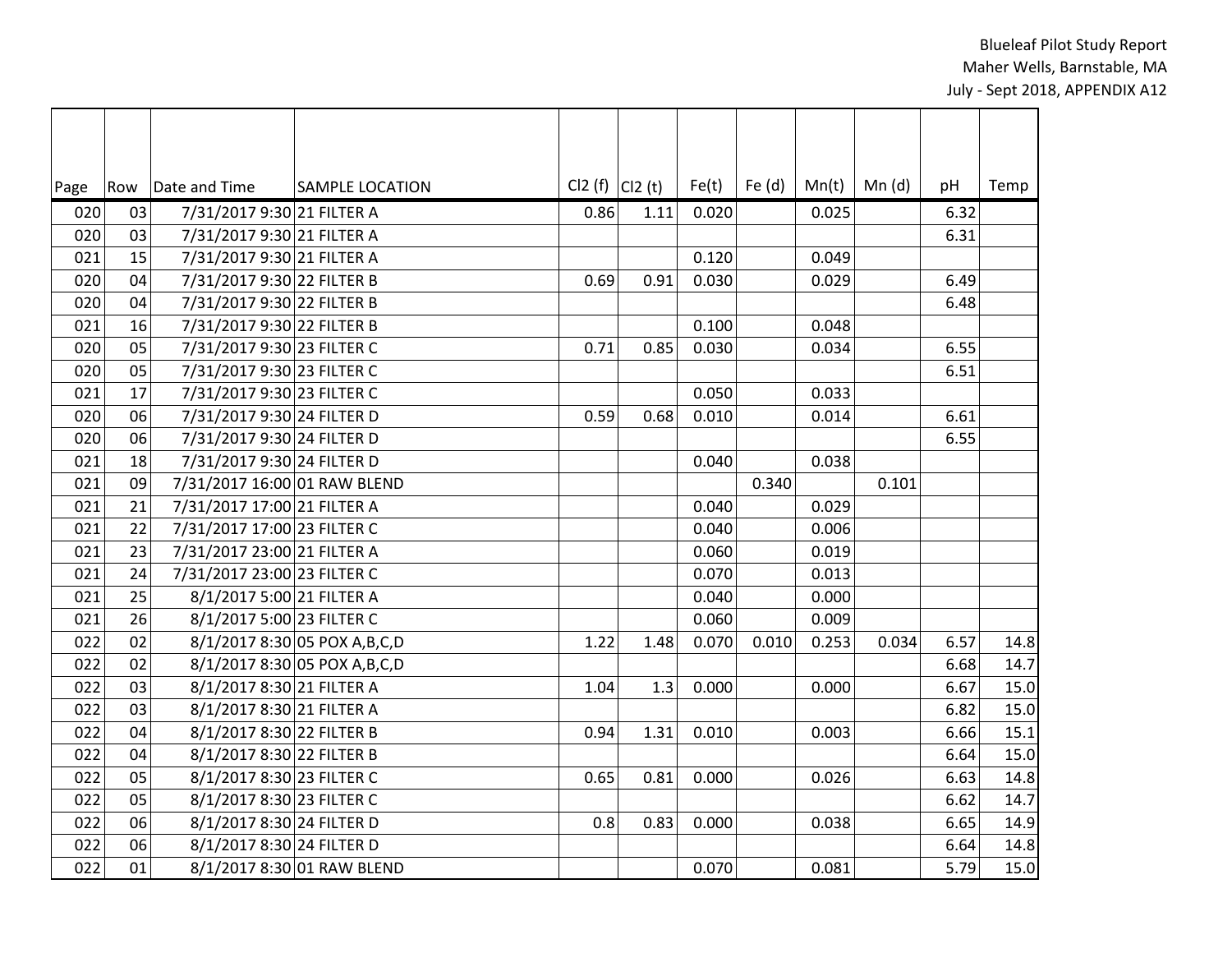$\blacksquare$ 

| Page | Row | Date and Time                    | <b>SAMPLE LOCATION</b>          | Cl2 (f) $ C12(t) $ |              | Fe(t) | Fe (d) | Mn(t) | Mn(d) | pH   | Temp |
|------|-----|----------------------------------|---------------------------------|--------------------|--------------|-------|--------|-------|-------|------|------|
| 022  | 01  |                                  | 8/1/2017 8:30 01 RAW BLEND      |                    |              |       |        |       |       | 5.81 | 14.9 |
| 022  | 15  |                                  | 8/1/2017 9:05 02 MAHER WELL 1   |                    |              | 0.080 |        | 0.048 |       |      |      |
| 022  | 16  |                                  | 8/1/2017 9:05 03 MAHER WELL 2   |                    |              | 0.100 |        | 0.161 |       |      |      |
| 023  | 12  | 8/1/2017 14:30 01 RAW BLEND      |                                 |                    |              |       |        |       |       | 5.67 | 15.1 |
| 023  | 12  | 8/1/2017 14:30 01 RAW BLEND      |                                 |                    |              |       |        |       |       | 5.86 | 15.0 |
| 023  | 13  | 8/1/2017 14:30 05 POX A, B, C, D |                                 | 1.06               | 1.16         |       |        |       |       | 6.47 |      |
| 023  | 13  | 8/1/2017 14:30 05 POX A, B, C, D |                                 |                    |              |       |        |       |       | 6.63 |      |
| 023  | 14  | 8/1/2017 14:30 21 FILTER A       |                                 | $\mathbf{1}$       | 0.99         |       |        |       |       |      |      |
| 023  | 15  | 8/1/2017 14:30 22 FILTER B       |                                 | 1.17               | $\mathbf{1}$ |       |        |       |       |      |      |
| 023  | 16  | 8/1/2017 14:30 23 FILTER C       |                                 | 0.75               | 0.59         |       |        |       |       |      |      |
| 023  | 17  | 8/1/2017 14:30 24 FILTER D       |                                 | 0.74               | 0.62         |       |        |       |       |      |      |
| 024  | 11  | 8/1/2017 17:00 21 FILTER A       |                                 |                    |              | 0.040 |        | 0.003 |       |      |      |
| 024  | 12  | 8/1/2017 17:00 23 FILTER C       |                                 |                    |              | 0.050 |        | 0.000 |       |      |      |
| 024  | 13  | 8/1/2017 23:00 21 FILTER A       |                                 |                    |              | 0.050 |        | 0.002 |       |      |      |
| 024  | 14  | 8/1/2017 23:00 23 FILTER C       |                                 |                    |              | 0.050 |        | 0.000 |       |      |      |
| 024  | 15  | 8/2/2017 5:00 21 FILTER A        |                                 |                    |              | 0.060 |        | 0.004 |       |      |      |
| 024  | 16  | 8/2/2017 5:00 23 FILTER C        |                                 |                    |              | 0.050 |        | 0.000 |       |      |      |
| 024  | 18  |                                  | 8/2/2017 8:15 01 RAW BLEND      |                    |              | 0.160 |        | 0.040 |       | 5.86 | 14.9 |
| 024  | 18  |                                  | 8/2/2017 8:15 01 RAW BLEND      |                    |              |       |        |       |       | 5.86 | 14.9 |
| 024  | 19  |                                  | 8/2/2017 8:15 05 POX A, B, C, D | 0.6                | 0.86         | 0.130 | 0.100  | 0.056 | 0.041 | 6.72 |      |
| 024  | 19  |                                  | 8/2/2017 8:15 05 POX A, B, C, D |                    |              |       |        |       |       | 6.71 |      |
| 024  | 20  | 8/2/2017 8:15 21 FILTER A        |                                 | 0.55               | 0.75         | 0.050 |        | 0.001 |       | 6.71 |      |
| 024  | 20  | 8/2/2017 8:15 21 FILTER A        |                                 |                    |              |       |        |       |       | 6.80 |      |
| 024  | 21  | 8/2/2017 8:15 22 FILTER B        |                                 | 0.44               | 0.79         | 0.040 |        | 0.000 |       | 6.72 |      |
| 024  | 21  | 8/2/2017 8:15 22 FILTER B        |                                 |                    |              |       |        |       |       | 6.68 |      |
| 024  | 22  | 8/2/2017 8:15 23 FILTER C        |                                 | 0.41               | 0.43         | 0.050 |        | 0.019 |       | 6.70 |      |
| 024  | 22  | 8/2/2017 8:15 23 FILTER C        |                                 |                    |              |       |        |       |       | 6.78 |      |
| 024  | 23  | 8/2/2017 8:15 24 FILTER D        |                                 | 0.4                | 0.45         | 0.030 |        | 0.022 |       | 6.71 |      |
| 024  | 23  | 8/2/2017 8:15 24 FILTER D        |                                 |                    |              |       |        |       |       | 6.69 |      |
| 025  | 17  | 8/2/2017 10:30 01 RAW BLEND      |                                 |                    |              | 0.140 |        | 0.045 |       |      |      |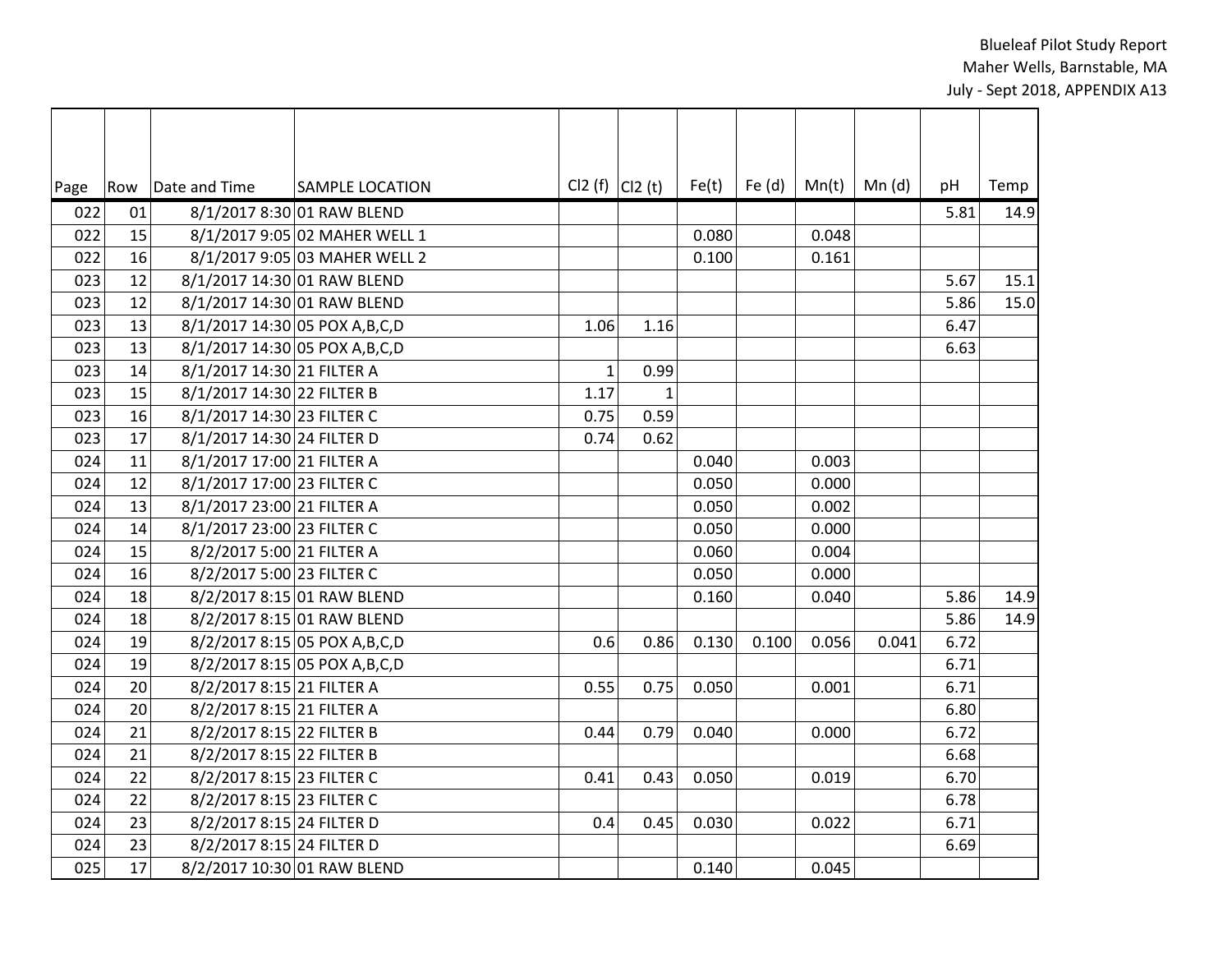| Page | Row | Date and Time                    | <b>SAMPLE LOCATION</b>           | $Cl2(f)$ $Cl2(t)$ |      | Fe(t) | Fe $(d)$ | Mn(t) | Mn(d) | pH   | Temp |
|------|-----|----------------------------------|----------------------------------|-------------------|------|-------|----------|-------|-------|------|------|
| 025  | 14  |                                  | 8/2/2017 10:30 02 MAHER WELL 1   |                   |      | 0.160 |          | 0.095 |       |      |      |
| 025  | 15  |                                  | 8/2/2017 10:30 03 MAHER WELL 2   |                   |      | 0.120 |          | 0.050 |       |      |      |
| 025  | 16  |                                  | 8/2/2017 10:30 05 POX A, B, C, D | 0.81              | 0.87 | 0.120 |          | 0.031 |       |      |      |
| 025  | 18  | 8/2/2017 10:30 21 FILTER A       |                                  |                   |      | 0.070 |          | 0.007 |       |      |      |
| 025  | 19  | 8/2/2017 10:30 22 FILTER B       |                                  |                   |      | 0.080 |          | 0.009 |       |      |      |
| 025  | 20  | 8/2/2017 10:30 23 FILTER C       |                                  |                   |      | 0.080 |          | 0.015 |       |      |      |
| 025  | 21  | 8/2/2017 10:30 24 FILTER D       |                                  |                   |      | 0.070 |          | 0.016 |       |      |      |
| 026  | 01  |                                  | 8/2/2017 13:15 01 RAW BLEND      |                   |      | 0.080 |          | 0.045 |       | 5.69 | 14.5 |
| 026  | 01  | 8/2/2017 13:15 01 RAW BLEND      |                                  |                   |      |       |          |       |       | 5.78 | 14.4 |
| 026  | 02  | 8/2/2017 13:15 05 POX A, B, C, D |                                  | 0.57              | 0.74 | 0.110 |          | 0.046 | 0.040 | 6.45 |      |
| 026  | 02  | 8/2/2017 13:15 05 POX A, B, C, D |                                  |                   |      |       |          |       |       | 6.71 |      |
| 026  | 03  | 8/2/2017 13:15 21 FILTER A       |                                  | 0.33              | 0.53 | 0.040 |          | 0.000 |       | 6.50 |      |
| 026  | 03  | 8/2/2017 13:15 21 FILTER A       |                                  |                   |      |       |          |       |       | 6.77 |      |
| 026  | 04  | 8/2/2017 13:15 22 FILTER B       |                                  | 0.52              | 0.59 | 0.040 |          | 0.001 |       | 6.60 |      |
| 026  | 04  | 8/2/2017 13:15 22 FILTER B       |                                  |                   |      |       |          |       |       | 6.78 |      |
| 026  | 05  | 8/2/2017 13:15 23 FILTER C       |                                  | 0.48              | 0.52 | 0.040 |          | 0.001 |       | 6.60 |      |
| 026  | 05  | 8/2/2017 13:15 23 FILTER C       |                                  |                   |      |       |          |       |       | 6.71 |      |
| 026  | 06  | 8/2/2017 13:15 24 FILTER D       |                                  | 0.4               | 0.47 | 0.030 |          | 0.000 |       | 6.63 |      |
| 026  | 06  | 8/2/2017 13:15 24 FILTER D       |                                  |                   |      |       |          |       |       | 6.81 |      |
| 026  | 15  | 8/2/2017 17:00 21 FILTER A       |                                  |                   |      | 0.030 |          | 0.000 |       |      |      |
| 026  | 16  | 8/2/2017 17:00 23 FILTER C       |                                  |                   |      | 0.050 |          | 0.005 |       |      |      |
| 026  | 17  | 8/2/2017 23:00 21 FILTER A       |                                  |                   |      | 0.050 |          | 0.003 |       |      |      |
| 026  | 18  | 8/2/2017 23:00 23 FILTER C       |                                  |                   |      | 0.070 |          | 0.000 |       |      |      |
| 026  | 20  | 8/3/2017 5:00 21 FILTER A        |                                  |                   |      | 0.080 |          | 0.005 |       |      |      |
| 026  | 21  | 8/3/2017 5:00 23 FILTER C        |                                  |                   |      | 0.080 |          | 0.000 |       |      |      |
| 027  | 01  |                                  | 8/3/2017 8:00 01 RAW BLEND       |                   |      | 0.040 |          | 0.035 |       | 5.97 | 14.2 |
| 027  | 01  |                                  | 8/3/2017 8:00 01 RAW BLEND       |                   |      |       |          |       |       | 5.76 | 14.1 |
| 027  | 02  |                                  | 8/3/2017 8:00 05 POX A, B, C, D  | 0.6               | 0.81 | 0.030 | 0.020    | 0.040 | 0.034 | 6.76 |      |
| 027  | 02  |                                  | 8/3/2017 8:00 05 POX A, B, C, D  |                   |      |       |          |       |       | 6.85 |      |
| 027  | 03  | 8/3/2017 8:00 21 FILTER A        |                                  | 0.59              | 0.71 | 0.000 |          | 0.008 |       | 6.79 |      |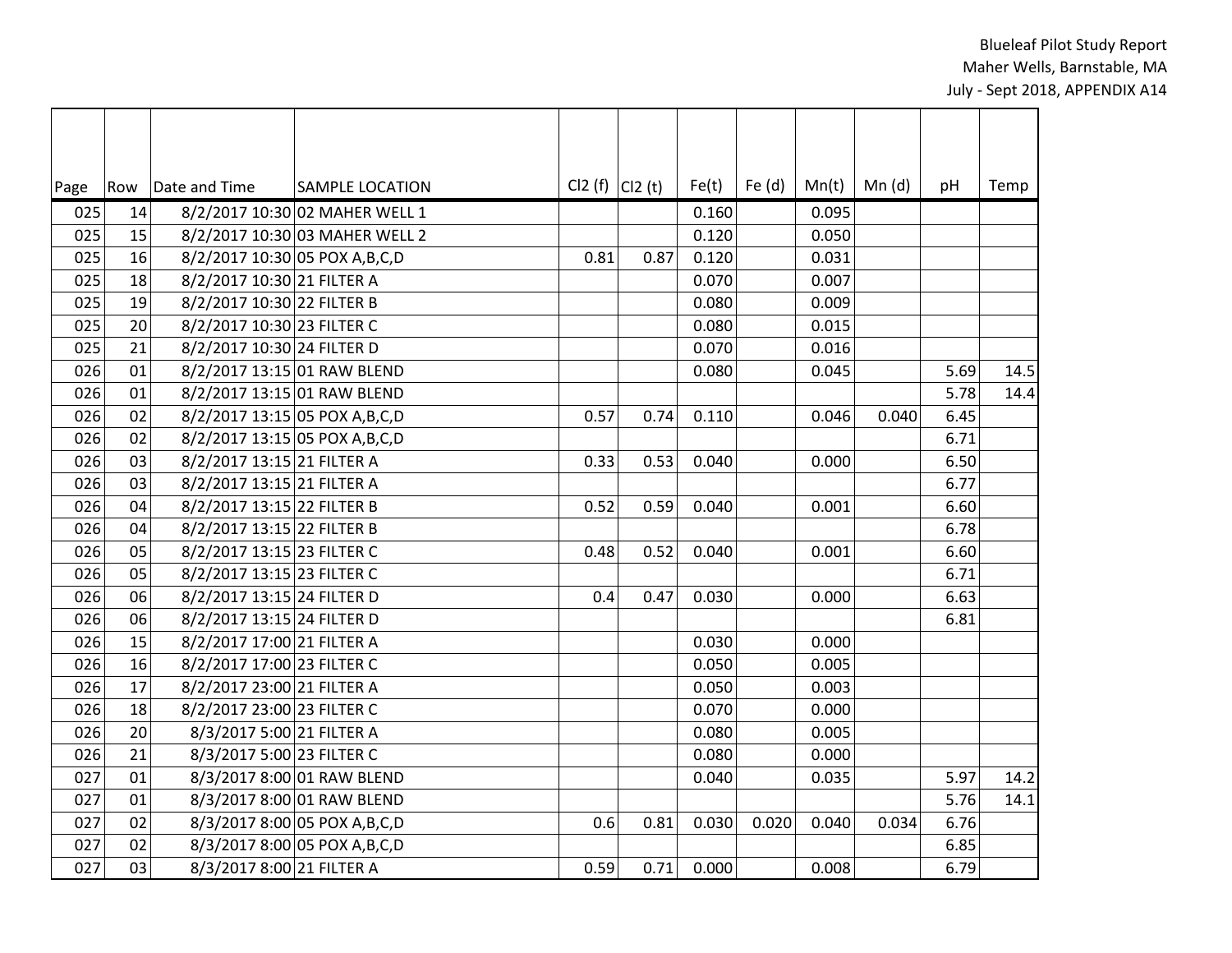| Page | Row | Date and Time                    | <b>SAMPLE LOCATION</b>          |              | $Cl2(f)$ $Cl2(t)$ | Fe(t) | Fe $(d)$ | Mn(t) | Mn (d) | pH   | Temp |
|------|-----|----------------------------------|---------------------------------|--------------|-------------------|-------|----------|-------|--------|------|------|
| 027  | 03  | 8/3/2017 8:00 21 FILTER A        |                                 |              |                   |       |          |       |        | 6.83 |      |
| 027  | 04  | 8/3/2017 8:00 22 FILTER B        |                                 | 0.45         | 0.64              | 0.000 |          | 0.007 |        | 6.80 |      |
| 027  | 04  | 8/3/2017 8:00 22 FILTER B        |                                 |              |                   |       |          |       |        | 6.80 |      |
| 027  | 05  | 8/3/2017 8:00 23 FILTER C        |                                 | 0.13         | 0.41              | 0.020 |          | 0.001 |        | 6.79 |      |
| 027  | 05  | 8/3/2017 8:00 23 FILTER C        |                                 |              |                   |       |          |       |        | 6.82 |      |
| 027  | 06  | 8/3/2017 8:00 24 FILTER D        |                                 | 0.29         | 342               | 0.000 |          | 0.004 |        | 6.84 |      |
| 027  | 06  | 8/3/2017 8:00 24 FILTER D        |                                 |              |                   |       |          |       |        | 6.67 |      |
| 027  | 16  |                                  | 8/3/2017 9:15 05 POX A, B, C, D | 0.79         | 1.05              |       |          |       |        |      |      |
| 028  | 03  | 8/3/2017 12:00 01 RAW BLEND      |                                 |              |                   | 0.180 |          | 0.043 |        |      |      |
| 028  | 01  |                                  | 8/3/2017 12:00 02 MAHER WELL 1  |              |                   | 0.180 |          | 0.041 |        |      |      |
| 028  | 02  |                                  | 8/3/2017 12:00 03 MAHER WELL 2  |              |                   | 0.190 |          | 0.025 |        |      |      |
| 028  | 04  | 8/3/2017 12:00 05 POX A, B, C, D |                                 |              |                   | 0.110 |          | 0.053 |        |      |      |
| 028  | 05  | 8/3/2017 12:00 21 FILTER A       |                                 |              |                   | 0.070 |          | 0.002 |        |      |      |
| 028  | 06  | 8/3/2017 12:00 22 FILTER B       |                                 |              |                   | 0.080 |          | 0.008 |        |      |      |
| 028  | 07  | 8/3/2017 12:00 23 FILTER C       |                                 |              |                   | 0.080 |          | 0.011 |        |      |      |
| 028  | 08  | 8/3/2017 12:00 24 FILTER D       |                                 |              |                   | 0.080 |          | 0.005 |        |      |      |
| 028  | 14  | 8/3/2017 13:30 01 RAW BLEND      |                                 |              |                   | 0.080 |          | 0.032 |        | 6.02 | 14.6 |
| 028  | 14  | 8/3/2017 13:30 01 RAW BLEND      |                                 |              |                   |       |          |       |        | 5.85 | 14.5 |
| 028  | 15  | 8/3/2017 13:30 05 POX A, B, C, D |                                 | 2.02         | 2.42              | 0.080 | 0.070    | 0.112 | 0.070  | 6.70 |      |
| 028  | 15  | 8/3/2017 13:30 05 POX A, B, C, D |                                 |              |                   |       |          |       |        | 6.88 |      |
| 028  | 16  | 8/3/2017 13:30 21 FILTER A       |                                 | 1.64         | 1.8               | 0.030 |          | 0.007 |        | 6.83 |      |
| 028  | 16  | 8/3/2017 13:30 21 FILTER A       |                                 |              |                   |       |          |       |        | 6.86 |      |
| 028  | 17  | 8/3/2017 13:30 22 FILTER B       |                                 | 1.65         | 1.9               | 0.030 |          | 0.009 |        | 6.85 |      |
| 028  | 17  | 8/3/2017 13:30 22 FILTER B       |                                 |              |                   |       |          |       |        | 6.80 |      |
| 028  | 18  | 8/3/2017 13:30 23 FILTER C       |                                 | 1.07         | 1.32              | 0.040 |          | 0.012 |        | 6.87 |      |
| 028  | 18  | 8/3/2017 13:30 23 FILTER C       |                                 |              |                   |       |          |       |        | 6.81 |      |
| 028  | 19  | 8/3/2017 13:30 24 FILTER D       |                                 | $\mathbf{1}$ | 1.32              | 0.040 |          | 0.019 |        | 6.83 |      |
| 028  | 19  | 8/3/2017 13:30 24 FILTER D       |                                 |              |                   |       |          |       |        | 6.79 |      |
| 028  | 21  | 8/3/2017 13:40 05 POX A, B, C, D |                                 | 2.26         |                   |       |          |       |        |      |      |
| 028  | 22  | 8/3/2017 13:50 05 POX A, B, C, D |                                 | 1.75         |                   |       |          |       |        |      |      |